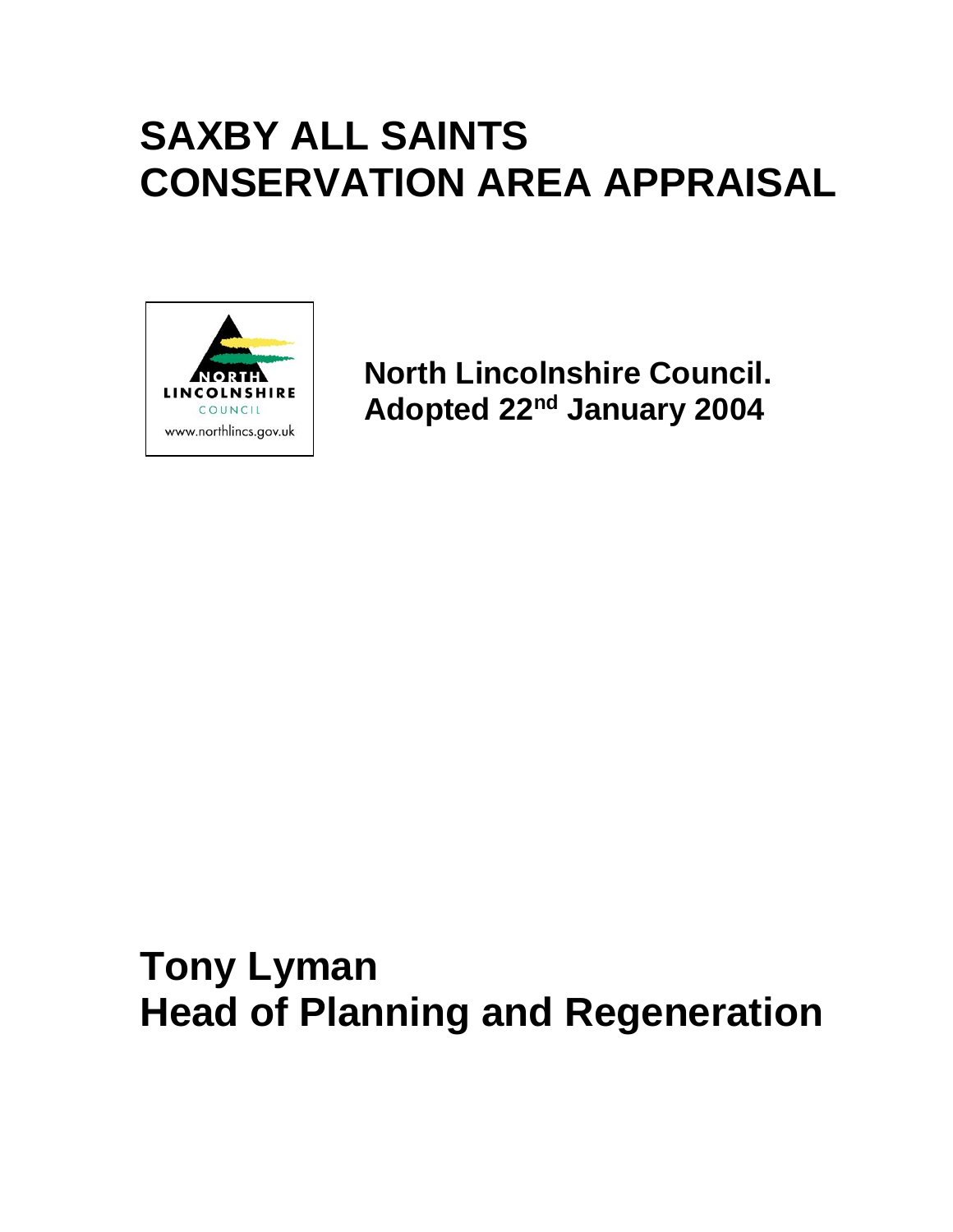## **Contents**

- 1 Introduction
- 2 Legislative background
- 3 Location and landscape setting
	- 3.1 Location and population
	- 3.2 Landscape setting
	- 3.3 Geology and building materials
- 4 History and Development
	- 4.1 History
	- 4.2 Archaeology
- 5 Character and Appearance
	- 5.1 Plan form
	- 5.2 Activity and uses
	- 5.3 Open spaces, trees and vistas
	- 5.4 Architectural styles and building materials
	- 5.5 Listed Buildings and Buildings of Townscape Merit
	- 5.6 Other features of interest
	- 5.7 Summary of the special character of Saxby
- 6 Problems and Pressure
	- 6.1 General
	- 6.2 Buildings or structures which have a negative impact on conservation area
	- 6.3 Sites which have a negative impact on conservation area
	- 6.4 New development
	- 6.5 Buildings at Risk
	- 6.6 Alterations to existing historic buildings
	- 6.7 Street audit
	- 6.8 Trees
	- 6.9 Summary
- 7 Recommendations
	- 7.1 General
	- 7.2 Preservation, enhancement and re-instatement of architectural quality
	- 7.3 Environmental and street improvements
	- 7.4 Boundary Review<br>7.5 Article 4 Direction
	- Article 4 Direction
	- 7.6 Trees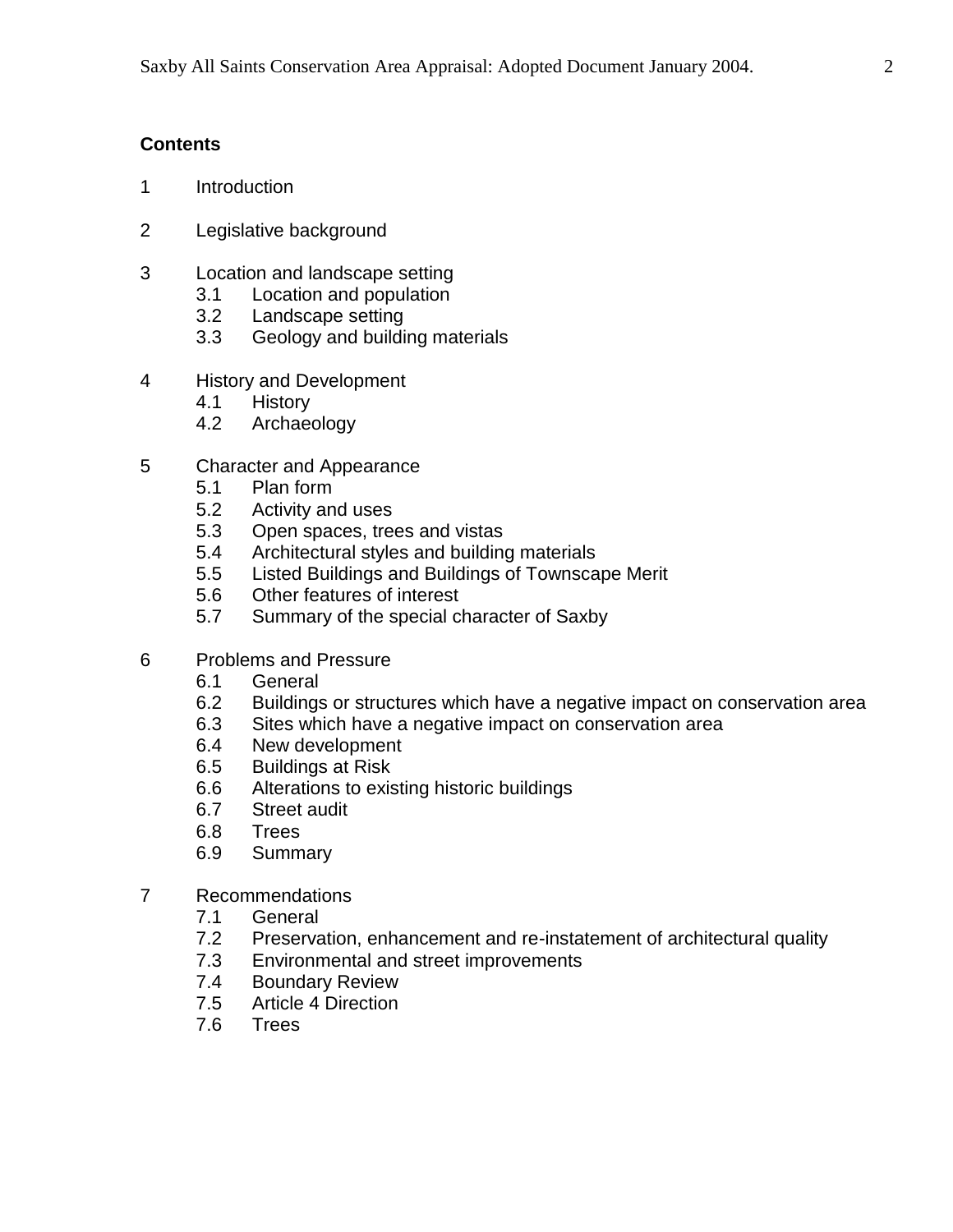#### Useful names and addresses

**Bibliography** 

#### **Maps**

- Figure 1 Extract from 1907 Ordnance Survey map
- Figure 2 Map showing Conservation Area Pre Adoption (22<sup>nd</sup> January 2004) boundary and Listed Buildings
- Figure 3 Townscape Analysis Map: showing Buildings of Townscape Merit; buildings which make a neutral or negative contribution to the character of the conservation area; important views; important public open space; important trees or tree groups and sites which have a negative effect on the character of the conservation area.
- Figure 4 Proposals map: map showing sites for enhancement; street improvements; and conservation area boundary review.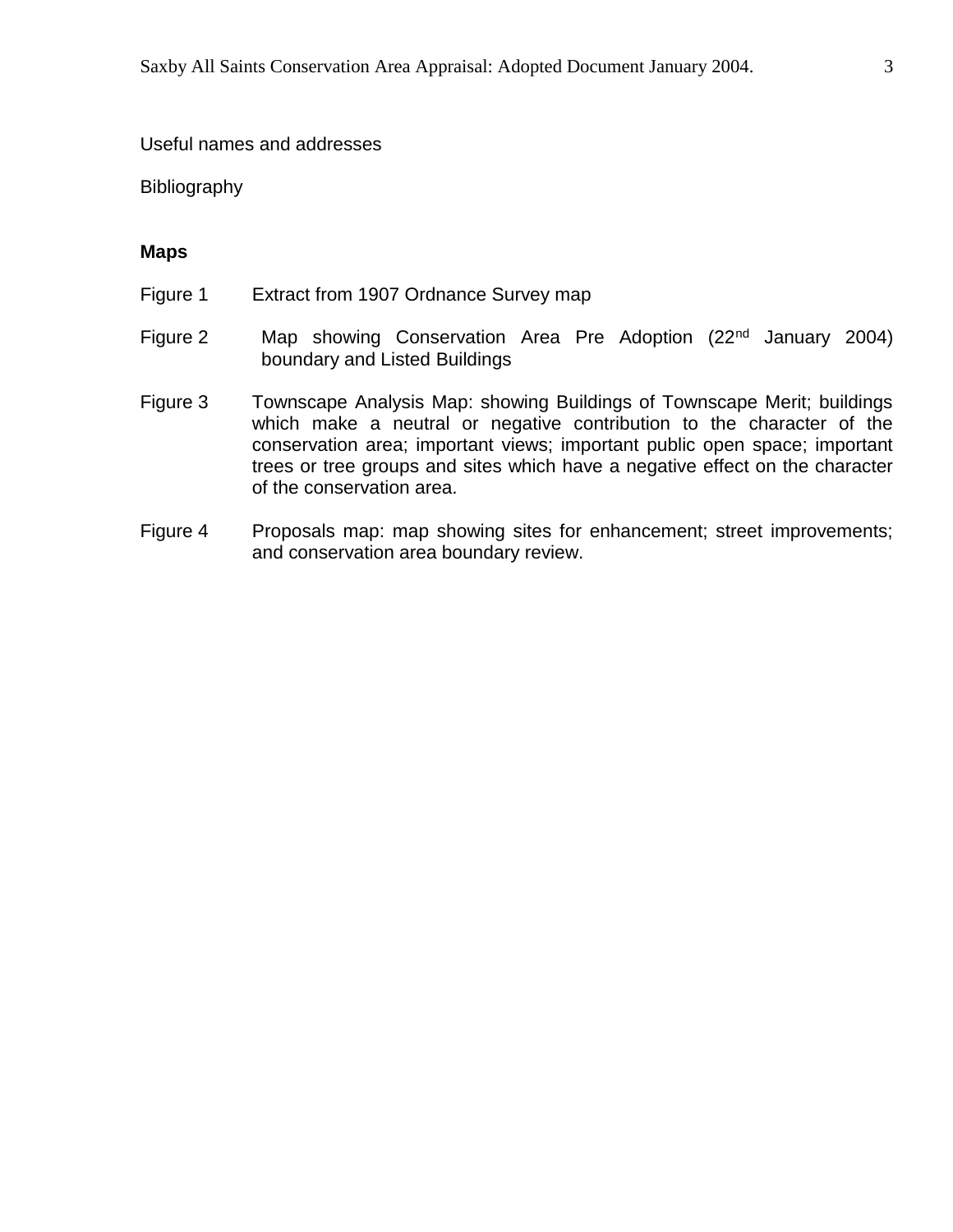Saxby All Saints is a small rural village to the east of Scunthorpe. It is an attractive historic settlement, located on the spring line of the western scarp slope of the Lincolnshire Wolds. The village nestles into the wooded hillside, overlooking the extensive flat open fields of the Ancholme river valley. The majority of the properties in the village are small, two storey brick cottages laid out in a linear development along the main road. Interspersed between the cottages are larger plots containing grander houses for the gentry, farms and the public buildings - the church and the village hall. The conservation area also encapsulates the surrounding woodland which is an integral part of the character of the Saxby All Saints Conservation Area.

This appraisal will assess the special interest, both architectural and historical, of Saxby All Saints. The history of the area and its present appearance and character will be described, its problems analysed, and a number of recommendations put forward which will be considered by North Lincolnshire Council for implementation after full public consultation.

Policies within the final section of this appraisal will eventually be adopted by North Lincolnshire Council as Supplementary Planning Guidance, and they will therefore be a material consideration when determining applications for development, defending appeals, or proposing works for the preservation or enhancement of the area. This document will be a useful source of information for owners, agents, applicants and members of the public who live and work in Saxby All Saints.

## **2 LEGISLATIVE BACKGROUND.**

The conservation area was designated by the former Glanford Borough Council on 10<sup>th</sup> March 1977 and covers the whole village, the woodland immediately surrounding the village, Horkstow Grange and the field located on the east side of the road between the Saxby All Saints and Horkstow.

A conservation area is *an area of special architectural or historic interest the character or appearance of which it is desirable to preserve or enhance* (section 69 of the Planning (Listed Buildings and Conservation Areas) Act 1990). The Council is obliged by section 71 of the same Act *to formulate and publish proposals for the preservation and enhancement of any parts of their area, which are conservation areas,* and this appraisal fulfils this statutory duty.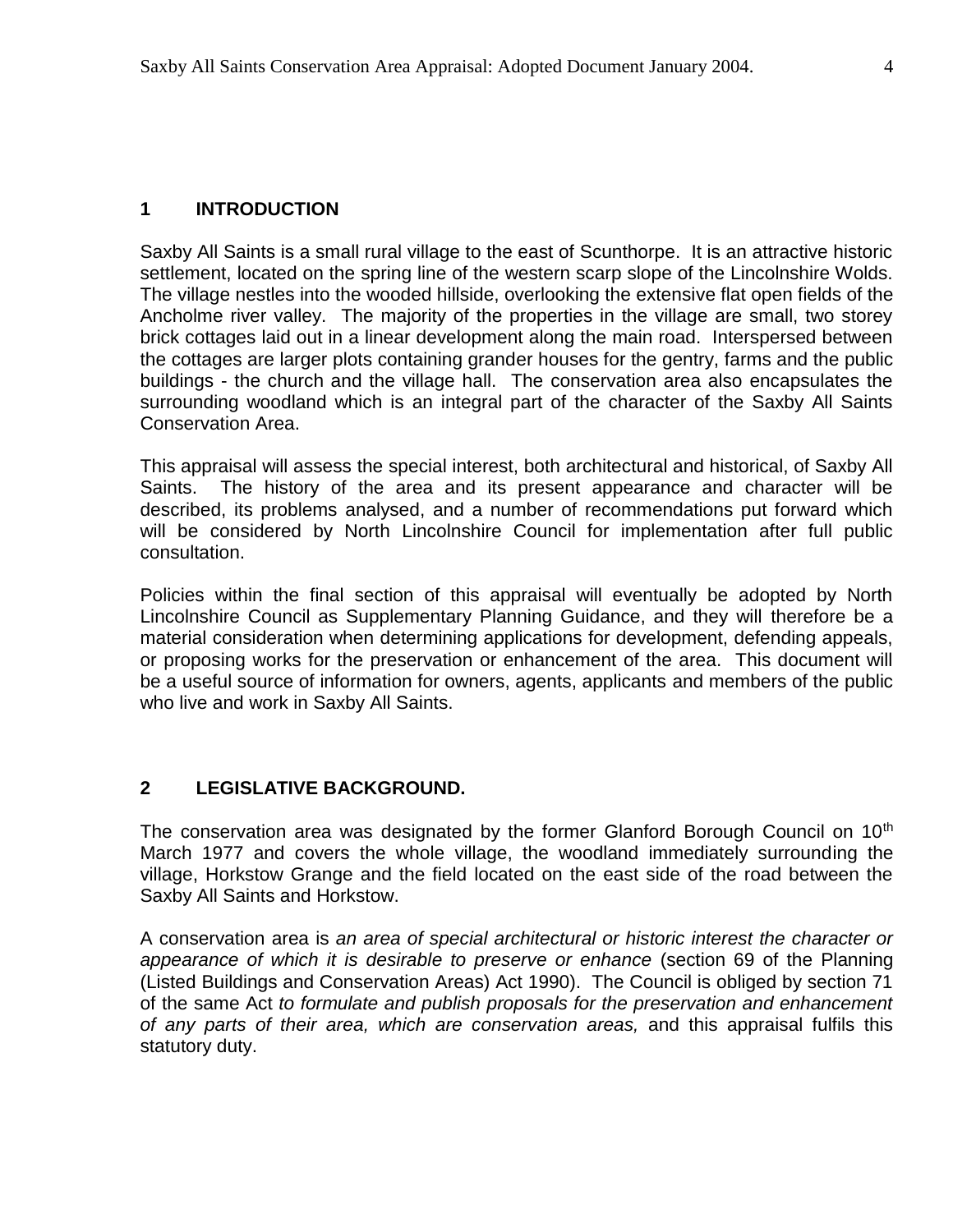In making decisions on future development within a conservation area, the Council must *pay attention to the desirability of preserving or enhancing the character or appearance of the area* (section 72 of the Act). This should ensure that harmful change is not allowed, although some changes, normally not requiring planning permission (known as permitted development rights) can continue to erode the special interest of the conservation area. These rights, which affect dwelling houses, are already controlled in Saxby All Saints by an Article 4 Direction enabling the Council to require a planning permission for minor alterations such as replacement of windows and doors.

Government policy is set out in Planning Policy Guidance Note No.15 (PPG15 – Planning and the Historic Environment). On demolition, this states, '*The general presumption should be in favour of retaining buildings which make a positive contribution to the character or appearance of a conservation area*.' This appraisal identifies the buildings that make a positive contribution to the Saxby All Saints Conservation Area as Buildings of Townscape Merit on the Townscape Analysis map at Figure 3.

## **3 LOCATION AND LANDSCAPE SETTING**

## **3.1 Location and Population**

Saxby All Saints is one of the five villages, referred to as the spring line or low villages, situated on the B1204 which runs between the Humber Estuary and Brigg. These villages are evenly spaced along the road starting with South Ferriby in the north, through Horkstow, Saxby All Saints, Bonby, Worlaby to Elsham in the South. In 1991 Saxby All Saints contained 84 dwellings housing a population of 220. There has been little change in the intervening ten years and the population is likely to have remained relatively stable, although the building of a few new houses more recently has resulted in a slight increase in the number of residents.

## **3.2 Landscape setting**

The village is located at the base of the steep slope between the River Ancholme valley and the edge of the high farmland of the Wolds. This position at the meeting point of two contrasting geographical features gives Saxby All Saints a dramatic landscape setting.

To the west of the settlement are panoramic views across the flat flood plain of the Ancholme River Valley. The valley is characterised by large open arable fields, bisected by a grid of drainage ditches and dykes, with a few remnant hedges and woods. In distant views to the west and north, the industrial smoking chimneys in Scunthorpe and South Ferriby are highly visible, intruding on the rural landscape.

By contrast, to the east of the village the ground rises steeply up to the plateau on top of the Lincolnshire Wolds. The slope is heavily wooded with mature trees enclosing the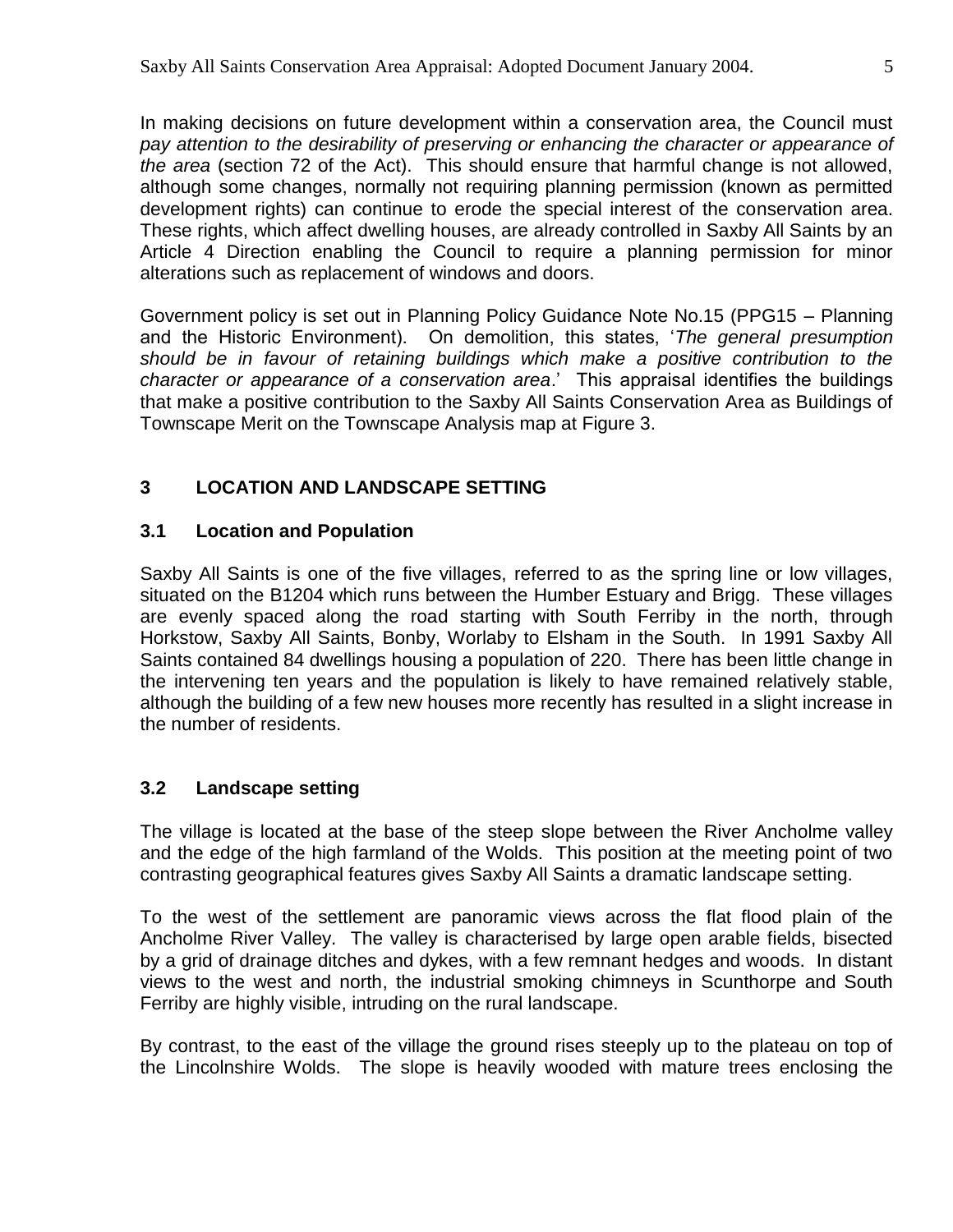eastern edge of the village. The steep gradient means that the land is not suitable for arable crops but there are a few small fields for grazing.

#### **3.3 Geology and building materials**

The geology of Lincolnshire provides a number of different stones and clays suitable for building stone and making bricks. The Lincolnshire Edge running through the centre of North Lincolnshire is composed of Inferior Oolite or Lincolnshire Limestone. This is variable in quality, but used in some areas for building stone. The western scarp of the Lincolnshire Edge is capped by ironstone, a rough rubble stone only suitable for lower class buildings such as cottages and boundary walls. The Lincolnshire Wolds immediately to the east of Saxby All Saints contain chalk, and this is occasionally used for farm buildings although usually it is too soft. Bricks started being made in Lincolnshire at the beginning of the 18<sup>th</sup> century and Brigg and Barton grew to be the main brick making centres in the area.

Prior to the 18<sup>th</sup> century buildings tended to be either constructed of stone or for the vernacular buildings, mud-and-stud was used. This less permanent materials means that few buildings pre-dating the 18<sup>th</sup> century survive. In Saxby All Saints most of the buildings are brick with orange clay pantile roofs.

## **4 HISTORY AND DEVELOPMENT**

#### **4.1 History**

The place name Saxby is Danish and comes from *Saxi's farmstead*. The name cannot have originated prior to the Viking hamlet of AD 877, but finds of prehistoric date indicate much earlier settlement in the area. *Saxby*, or *Sassebi*, is recorded in the Domesday book of AD and we know that a medieval church was replaced by the present Victorian church which contains reused medieval masonry.

In the medieval period the Manor House would have stood on the site to the north of the present building, and was surrounded by a moat. The plan of the moated site is depicted on the Ordnance Survey map and although the moats were infilled in the 1970's they are just visible as earthworks within this pasture field. The line of mature trees alongside Main Street runs along the outer edge of the eastern moat ditch. It is likely that the remains of the medieval Manor House and later buildings that stood on this site still survive below ground.

The field to the north of the village, which is included in the conservation area, has not been ploughed for many centuries and still preserves the undulating cultivation strips, or ridge and furrow, of the medieval open field system.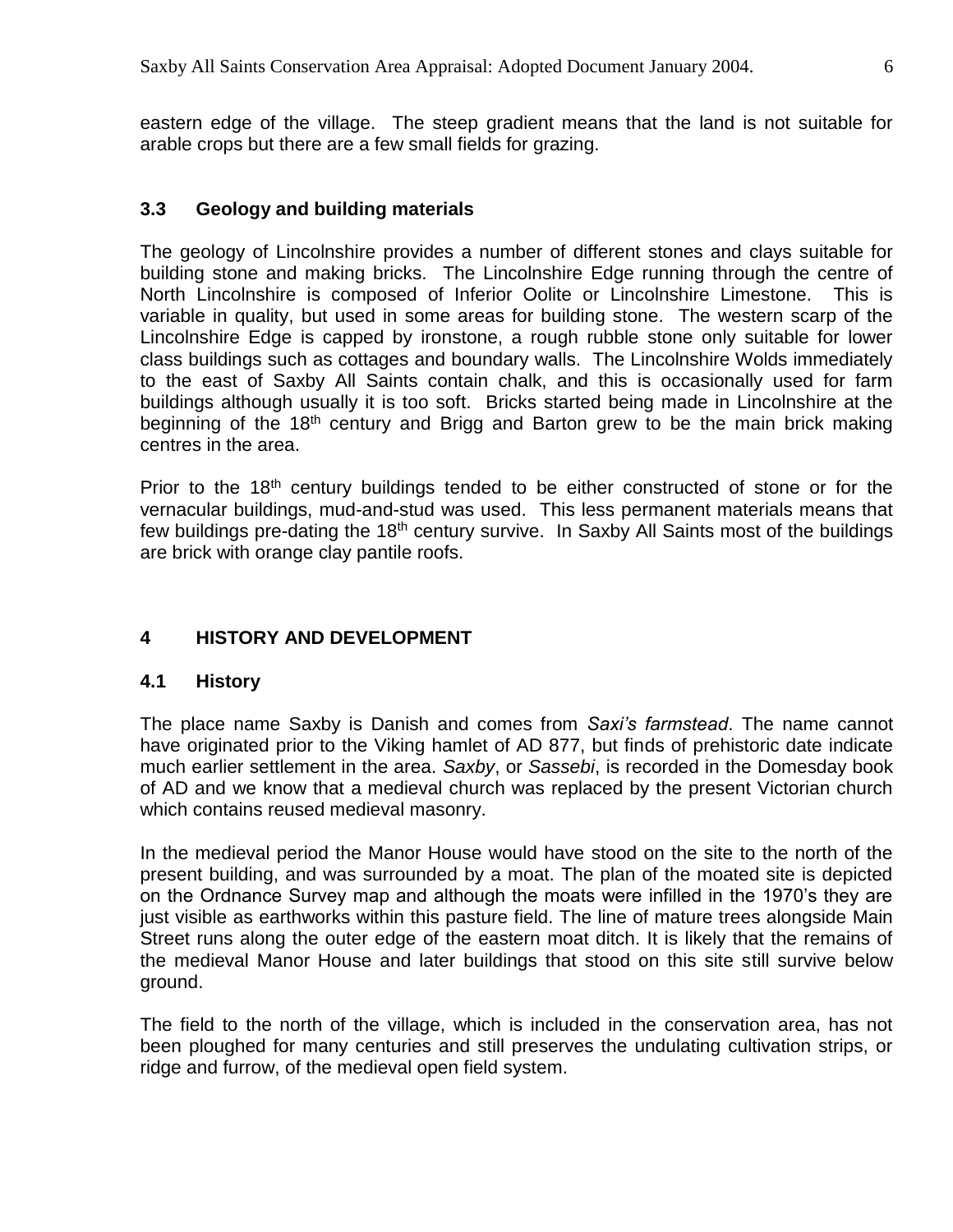The extant documentary and physical sources for Saxby All Saints date from the 17<sup>th</sup> century. The town map of 1667 is a rare survival showing in detail the layout of the village with a list of ownership and contents of each plot. Ivy House and Lodge Cottage survive from this period, with the some  $17<sup>th</sup>$  century fabric being retained despite later alterations.

The  $17<sup>th</sup>$  century was a period of rapid change and upheaval for the low villages and the surrounding farmland. In the 1630's the Ancholme River was canalised and new ditches built to drain the surrounding carrland. Perhaps as a consequence of the drainage of the old flood plain, the enclosure of the open fields and lands around the low villages soon followed. Saxby All Saints was enclosed privately by the Lord of the Manor in 1667 rather than by an Act of Parliament. Although the layout of the surrounding farmland changed, maps show that the village altered little in layout and form.

The 19<sup>th</sup> century was the next period of extensive change in Saxby All Saints with substantial building activity. Many of the buildings found in the village today date from this period, although the maps show that the size of the village remained relatively stable. It is likely that the new houses replaced less substantial properties, and in some cases larger properties were built over a number of former plots.

## **4.2 Archaeology**

There are no Scheduled Ancient Monuments in Saxby All Saints but there is underlying archaeology of interest, including the remains of the medieval Manor House and its moats, and the ridge-and-furrow field system.

## **5 CHARACTER OF THE CONSERVATION AREA**

#### **5.1 Plan Form**

From its conception the topography of the area has dictated the settlement form of Saxby All Saints. The steepness of the scarp slope to the east, and the flood plain of the River Ancholme valley to the west, means there is only a narrow band of more gently sloping ground at the base of the slope which is suitable for building. Saxby All Saints therefore evolved as a linear development based along the main through route running from Horkstow in the north to Bonby in the south. The main road is cuts into the slope, with houses on the east side occupying the high ground, and with the properties to the west positioned on the downward slope towards the valley floor.

A comparison of the 17<sup>th</sup> century map and the present day village shows the basic layout has changed little. In the early map the houses are located on the edge of the main street within narrow plots, with long rear *closes* or *garths* for animals and storage. The majority of the houses still sit in narrow plots on the edge of the Main Street. Many of the rear plots have been shortened, the land being incorporated into adjacent fields or else used as new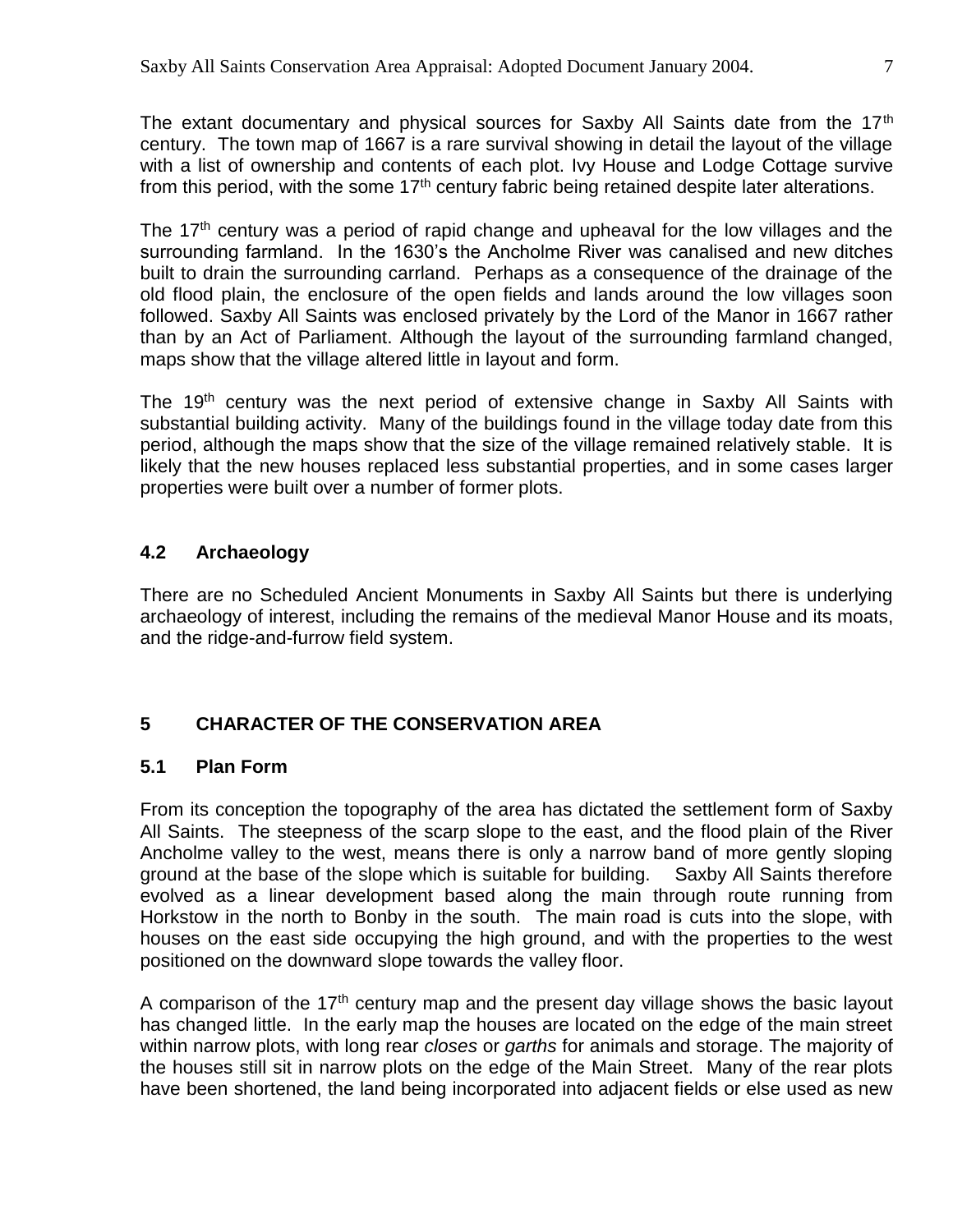housing plots. A number of larger properties were constructed in the 19<sup>th</sup> century such as the Old Rectory and the Manor House, and The Hall was substantially extended. These properties occupy large plots, providing spacious garden settings.

The  $17<sup>th</sup>$  century map shows two roads leading off the main road to the west giving access to the common lands of the river valley. These roads are still in existence and are now called North Carr Lane and Park Lane. However the road layout has changed more radically since 1667. At that time access to the church was via two roads which ran in parallel from the main street then met at the church and encircled the churchyard. By the  $18<sup>th</sup>$  century a road also ran north east from the church up the hill (on the line of the present footpath) to join Middlegate Lane on the ridge. In the  $19<sup>th</sup>$  century these roads were altered leaving only one approach to the church from the main street. In order to maintain the link to Middlegate, a new stretch of road was completed which took a more direct route straight up the hill from the Main Street, which is now called Saxby Hill. A similar hill road is found at the southern end of the village.

# **5.2 Activity and uses**

Saxby All Saints was established as an agricultural community composed of large estate owned farms, workers' accommodation and smallholdings. Farming remains a major village industry with working farms at Horkstow Grange, The Grange, Manor Farm and Park Farm. The mechanisation of the farming industry means only a small number of people are involved in agriculture. Instead most of the residents commute to work in other industries in the nearby towns.

The Church and neighbouring Village Hall (formerly the school) provide the community focus for the village. Early photographs and maps show that in the past there was a village Co-Operative store, post office and reading room, although there has never been a public house. Improvements in transport and the increase in car ownership have lead to local facilities closing as people travel to the larger urban centres such as Barton, Brigg and Scunthorpe for work, shopping and services.

## **5.3 Open spaces, trees and vistas**

The village of Saxby All Saints is inextricably linked to the adjacent mature woodland which is included within the boundaries of the conservation area. The woodland gives the village an intimate sheltered character, which is further enforced by the mature trees and hedges which penetrate the heart of the settlement.

(Insert photo)

Most of the hillside to the east of the village is wooded, with the trees on the ridge distinctively silhouetted against the skyline. The importance of this woodland has been recognised and it is included in the Local Plan as being of high landscape value as part of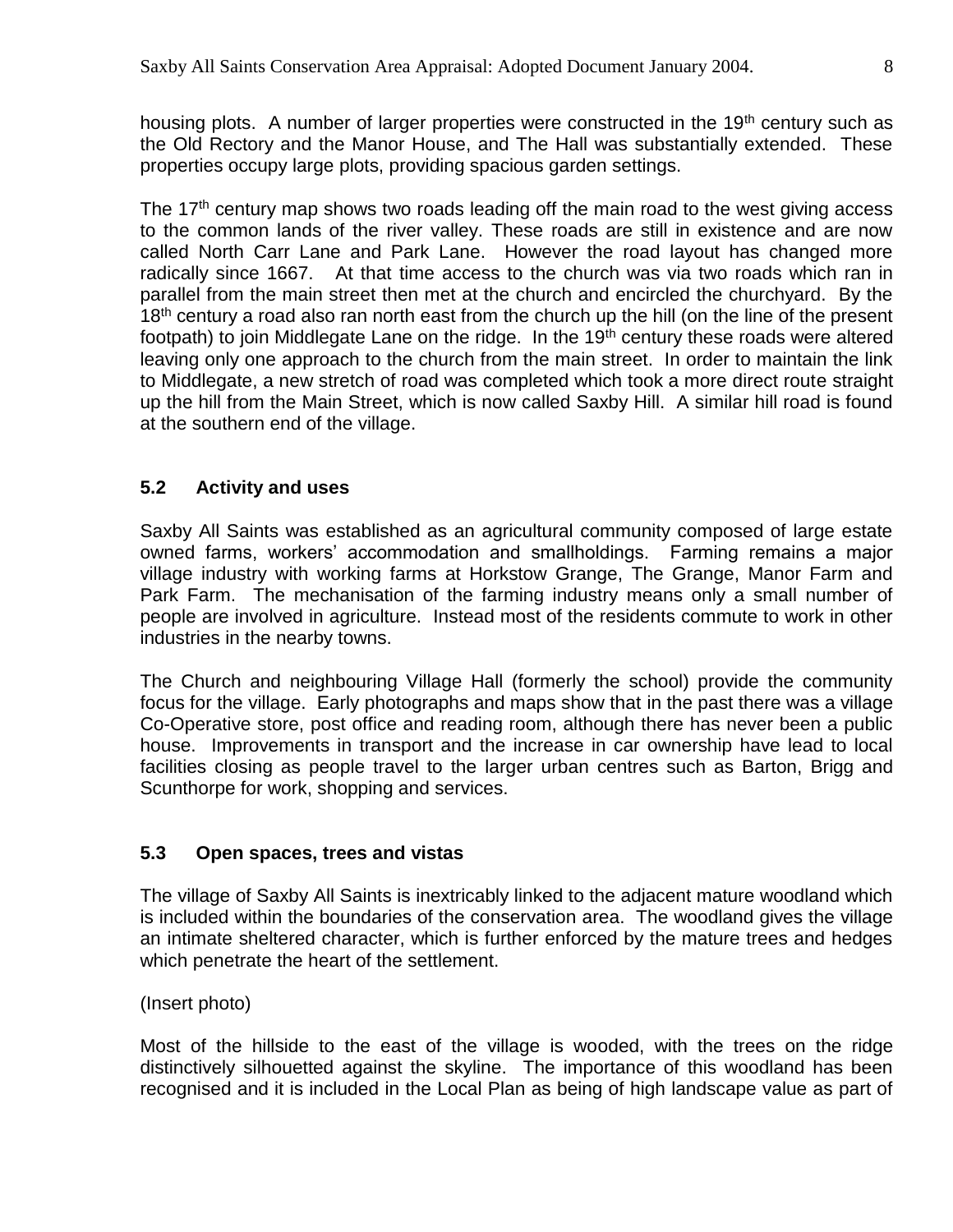the Wold villages scarp slope. To the west of Saxby Hall, there is a further stretch of woodland which acts as a shelter belt for the historic parkland it surrounds.

Within the village itself, both native and imported ornamental trees play a significant role in the character and appearance of the conservation area.

(Insert photo)

The gardens of the larger  $19<sup>th</sup>$  century houses such as Horkstow Grange, Field House Farm and the Old Rectory are heavily planted in the Victorian manner, with specimen evergreen trees and shrubs strategically placed to create both an ornamental and naturalistic landscape. Other gardens contain single or pairs of mature trees such as beech, chestnut or conifers. Many of these trees are located close to the highway, and they are a prominent feature in views along the main street and make a major contribution to the rural character of Saxby All Saints.

Apart from the churchyard there are no public spaces within the conservation area. The churchyard nestles in the hillside on a raised circular embankment with a brick retaining wall. Each of the houses has an area of garden providing private amenity space of residents and a spacious quality to the settlement.

The slightly raised setting of Saxby All Saints gives the village commanding vistas over the River Ancholme valley. From the more elevated position on the hill, views to the east become more breathtaking, with the buildings and trees of the village in the foreground. These contrast with the wide expanse of the vale spreading into the distance. For example, from the entrance gate to Hidden Cottage a magnificent view unfolds with the church and its picturesque tower occupying the foreground, and open fields, water and woods being seen in the middle distance.

(Insert photo)

Finally, the vista is terminated by hazy wooded hillsides towards the distant horizon.

#### **5.4 Architectural style and building materials**

The majority of the buildings in the conservation area are small, two storey cottages. Some of these properties were built in the  $18<sup>th</sup>$  century as single storey houses, but were raised to two storeys in the 19<sup>th</sup> century.

(Insert photo)

These buildings face the highway, and are either located on the back edge of pavement or slightly back from the street, with small front gardens enclosed by hedges. Typically, these cottages are detached brick whitewashed buildings of three bays with a central door, timber multi-paned sliding sash windows, timber boarded doors, and orange clay pantile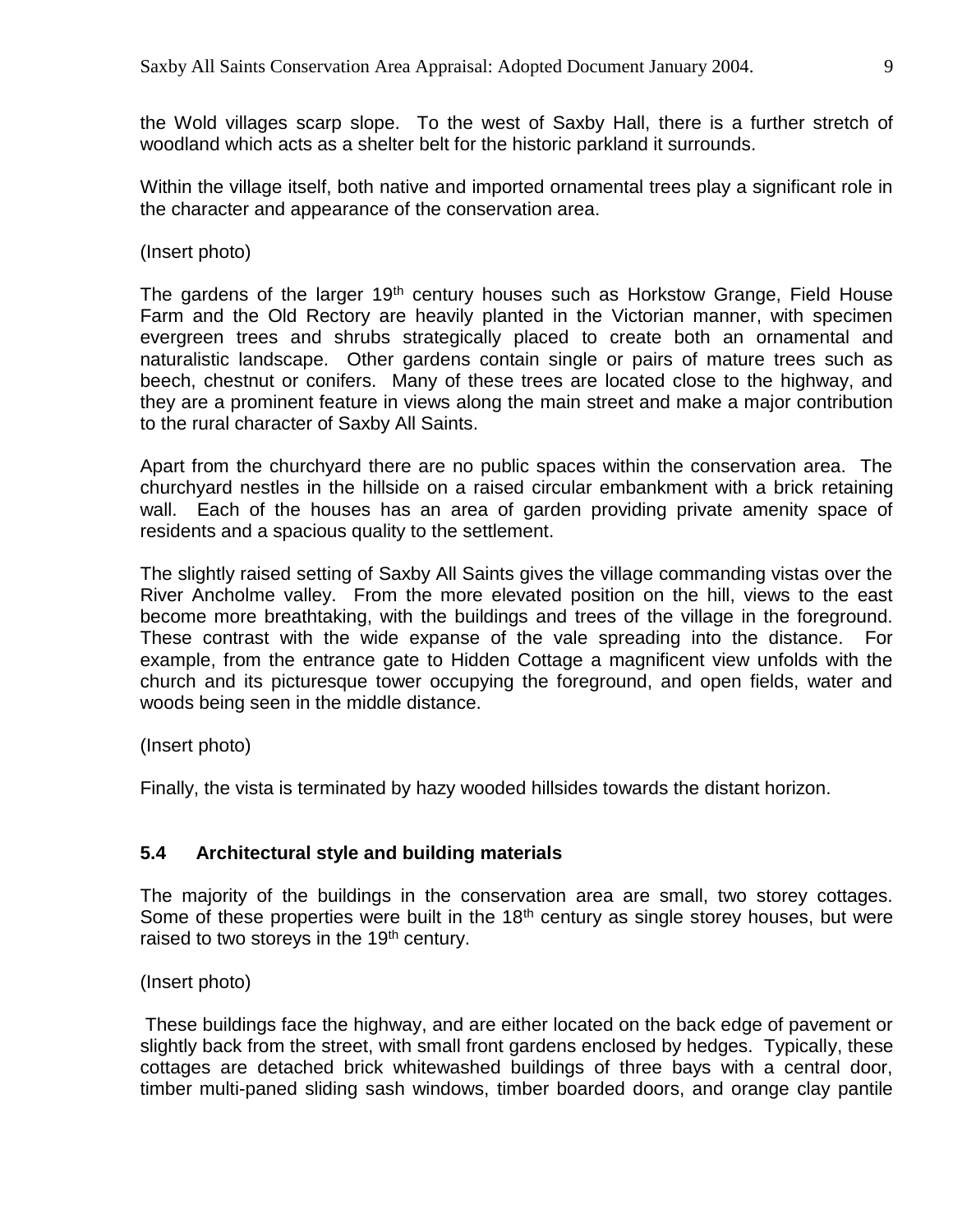roofs. These have prominent central chimney stacks. The colourwashing, or more recent painting, of these brick buildings contributes, in part, to Saxby All Saints's particular character and appearance. It may be that these buildings were colourwashed in order to disguise the changes in the brickwork after the second storey additions. As well as these small scale domestic dwellings, there is a collection of houses for the gentry such as the Manor House and Saxby Hall. There are also a number of  $20<sup>th</sup>$  century buildings within the conservation area which in terms of size, design and materials take their cue from the historic properties and fit comfortably within the historic townscape.

(Insert photos showing key architectural features: chimneys, gutters, sliding sash windows, cills, doors, roofscape, tumbled gables…)

#### Northern section (Horkstow Grange to Saxby Hill)

At the northern end of the Saxby All Saints Conservation Area is Horkstow Grange, a large listed  $19<sup>th</sup>$  century farmhouse with associated farm buildings. The two storey, whitewashed building is set on a raised garden enclosed by a low front retaining wall. This was originally topped with railings (a small section of these survives by the entrance). The house is three bays wide, with a central recessed entrance door with fanlight above and decorative timber surround. The windows are double-hung timber sash windows and the roof is covered in clay pantiles. The garden contains a mixture of evergreens and deciduous specimen mature trees, the result of a comprehensive Victorian planting scheme. The farm complex has many of its original 19<sup>th</sup> century buildings constructed of brick with clay pantiled roofs. The cartshed and granary, with its five elliptically-arched cart entrances, is individually listed grade II.

On the east side of the main road between Horstow Grange and the main village of Saxby All Saints is an open field where the ridge and furrows of the pre-enclosure farming system can clearly be seen crossing the slope. Mature woodland lines the ridge at the eastern edge of the field. This wooded skyline continues along the ridge for the full length of the village and marks the eastern boundary of the conservation area.

On entering Saxby All Saints the transition from the open landscape to a street lined on either side by houses, hedges and trees, gives an immediate sense of enclosure and more intimate human scale.

#### (Insert photo)

At this point the sloping topography is clear, with the houses on the east perched on a bank, whereas the row of cottage to the west nestle into the lower slope. Nos.  $1 - 17$ (evens) are three matching pairs of early  $20<sup>th</sup>$  century semi-detached houses. The brick front elevations are characterised by a pair of prominent gables with stone copings, hood moulding, kneelers and decorative quatrefoil gutter outlet. Unfortunately nearly all the original windows have been replaced with new plastic versions, and some of the window openings enlarged and hood mouldings removed. They have small front gardens with hedges lining the footpath.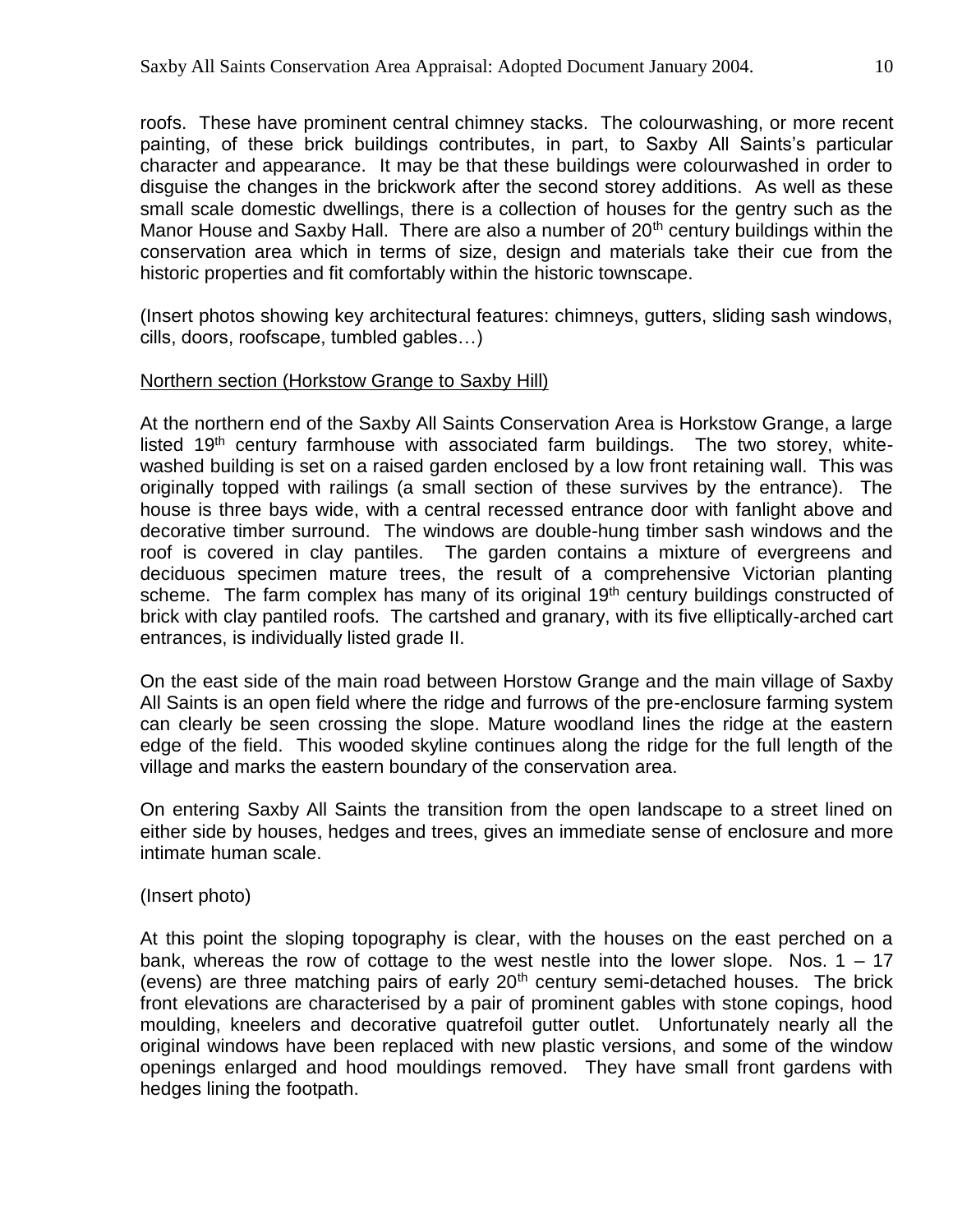The houses opposite form an equally architecturally coherent group, being five of the typical Saxby All Saints brick cottages with a collection of farm outbuildings in the centre. Marks in the brickwork suggest that these were some of the earlier  $18<sup>th</sup>$  century single cottages which were subsequently raised to two storey. Some modern doors and windows have been inserted but fortunately these are in timber. No. 14 has retained its original style of windows and doors which at present are painted green.

At the junction with North Carr Lane the Main Street has a more open character. The newly erected houses nos. 19 – 27 are set back some distance from the road. Nos. 21 and 23 have no front garden boundary, leaving the houses visually exposed and blurring the definition between public and private space. North Carr Lane runs westwards down the slope towards the river and joins the track road leading to the Saxby Bridge crossing. Although this is an historic route the development along the road is  $20<sup>th</sup>$  century. On the north side of the road is a group of Council-built properties. A central terrace is flanked on either side by a pair of semi-detached houses all of the same build. These are also two storey brick buildings with pantiled roofs. The south side is occupied by a 1970's group of houses with integral garages. At the west end is a large modern brick barn with corrugated asbestos roof.

Where the steeply sloping Saxby Hill joins the main street, Saxby All Saints has a particularly rural character. On the west side of the street is a field containing the remains of the former medieval manor house moat and a row of trees parallel to the road. On the boundary with the Manor House is a line of tall poplars which are dramatically silhouetted against the sky. The view up Saxby Hill is almost exclusively dominated by hedges and trees.

#### (Insert photo)

A monument and drinking trough erected to commemorate Queen Victoria's Diamond Jubilee and a steward of the estate occupies the corner site. The tall circular stone column set on plinth and surmounted by a crown is a visual landmark in the village particularly in views from the south. Old photographs show that, prior to the erection of houses in the field to the rear, the monument was more prominent as it was set against an open backdrop. On the opposite corner is Fountains House, a two storey brick cottage with various sensitively designed later additions. Further up the hill is a pair of late 19<sup>th</sup> or early  $20<sup>th</sup>$  century cottages. These are two storey brick houses with multi-paned sliding sash windows and brick hood mouldings. These hood mouldings are commonly found features in the village. To east, an open space between properties gives views to fields, trees and the distinctively shaped church tower. The last building before the wood is a mid- $20<sup>th</sup>$ century bungalow, which is of little architectural merit but due to its location and design has a neutral impact on the conservation area. On the northern side of the upward slope of Saxby Hill there is only one property, Field House. The house and farm is virtually hidden within its immediate landscape of trees, woodland and fields. This is a large Victorian house built of yellow brick with red brick detailing and a slate roof. The materials and architectural style of this house is similar to the Old Rectory. Attached to the house is a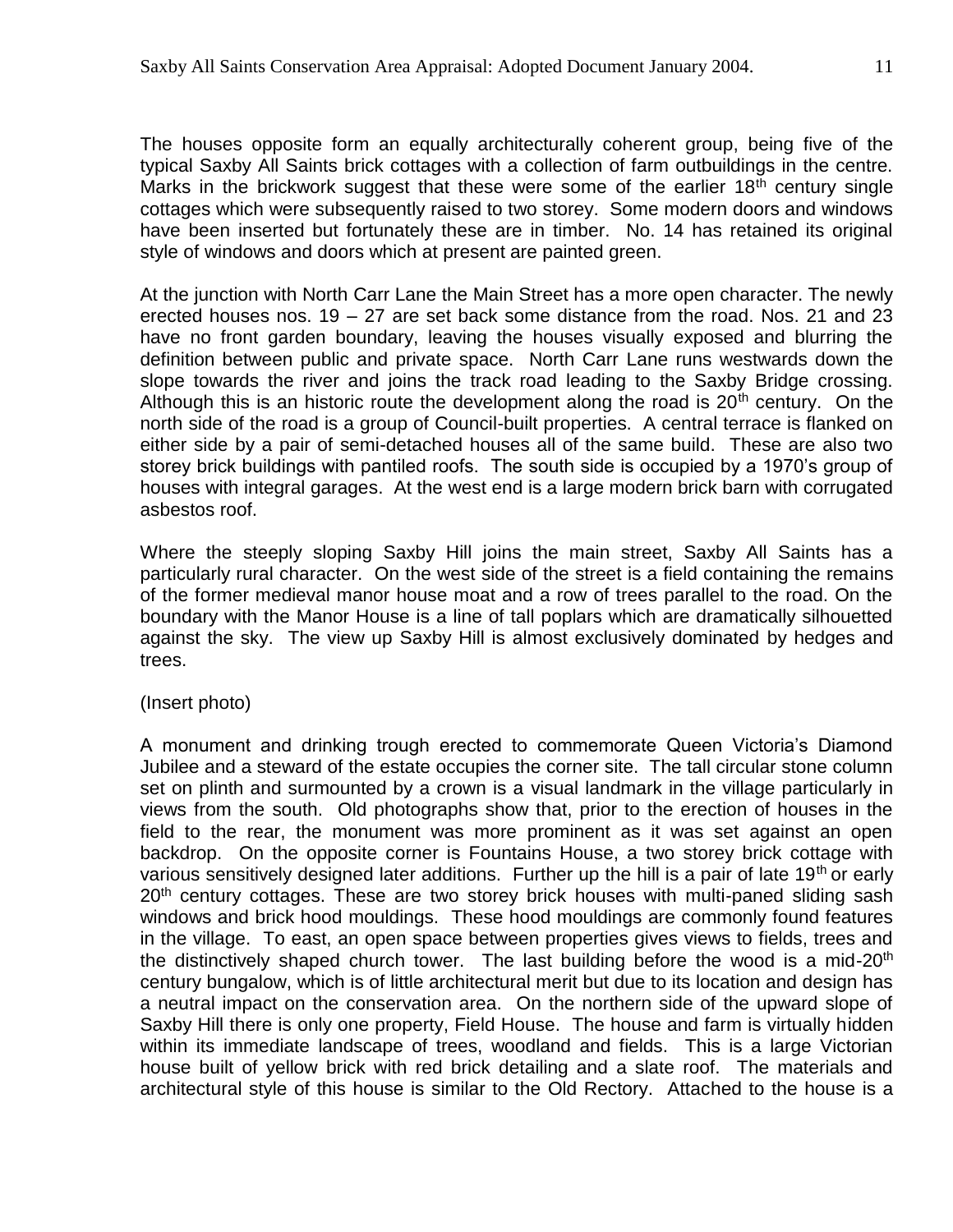farm complex, some of which has been converted into residential units. Continuing the climb around the sharp bend, the road becomes more densely wooded and glimpses through the trees, from this elevated position, provide panoramic views of the valley below. At the crest of the hill is Manor Top Farm, a small 19<sup>th</sup> century brick cottage, large modern barn, a collection of tumbled down pantiled outbuildings and a 19<sup>th</sup> century carthouse and granary. The carthouse is similar to the listed one at Horkstow Grange. At present this group of buildings are outside the conservation area boundary.

#### Central Section (Saxby Hill to Church Lane)

The central section of the village is characterised by the tightly spaced, small cottages on the west side, with more sparsely spaced development on the eastern side.

#### (Insert photo)

The Manor House, unlike its neighbours, is set back from the road with the outbuildings, stables and granary marking the street and field boundary. This late 18<sup>th</sup> century building is built from brick, now colourwashed, with double hung timber sash windows with margin lights, an enclosed porch and a steeply pitched, clay pantiled roof. The entrance gate is flanked by two very tall mature beech trees which tower over the neighbouring two storey cottages. A group of detached and semi-detached colourwashed cottages occupy the stretch of the main street between the Manor House and Saxby Hall. These cottages generally follow the form described at the beginning of this section. Tall Trees and The Stores have longer ranges which are typically located at the back edge of pavement, and are therefore highly visible in views up and down the street. The small outbuilding next to the Old Post Office was originally the reading room but its porch has been removed. Nos. 60 and 62 form a picturesque pair with neat front gardens. These cottages flank the entrance to the Saxby Hall Farm complex and may have been built as estate cottages.

On the eastern side nos. 35 and 37 are the only pair of historic cottages. These are located in a prominent position on the back of pavement, while their modern neighbours either side are set back from the street with small front gardens. Beech House is hidden behind a wide mown verge and clipped beech hedge. This formal piece of landscaping is somewhat incongruous in the context of Saxby All Saints, where the landscaping has a more incidental and naturalistic character. Although the planting in the garden of the Old Rectory is the legacy of a Victorian planting scheme, and contains non-native coniferous trees, the overall composition is naturalistic rather than contrived.

Church Lane is a narrow, dark, wooded road, with the tower of the church peeping over the tree tops enticing the passer-by to take a closer look. On the corner the new Rectory is of little merit and fortunately well screened by mature planting. The Gardener's Cottage opposite is an early building, and its steeply pitched roof and tumbled brick gable may indicate it was originally thatched. It dates originally to the  $17<sup>th</sup>$  century.

The Church of All Saints occupies an elevated position on a raised circular bank with a stone coped brick retaining wall. The church is listed grade II and was designed by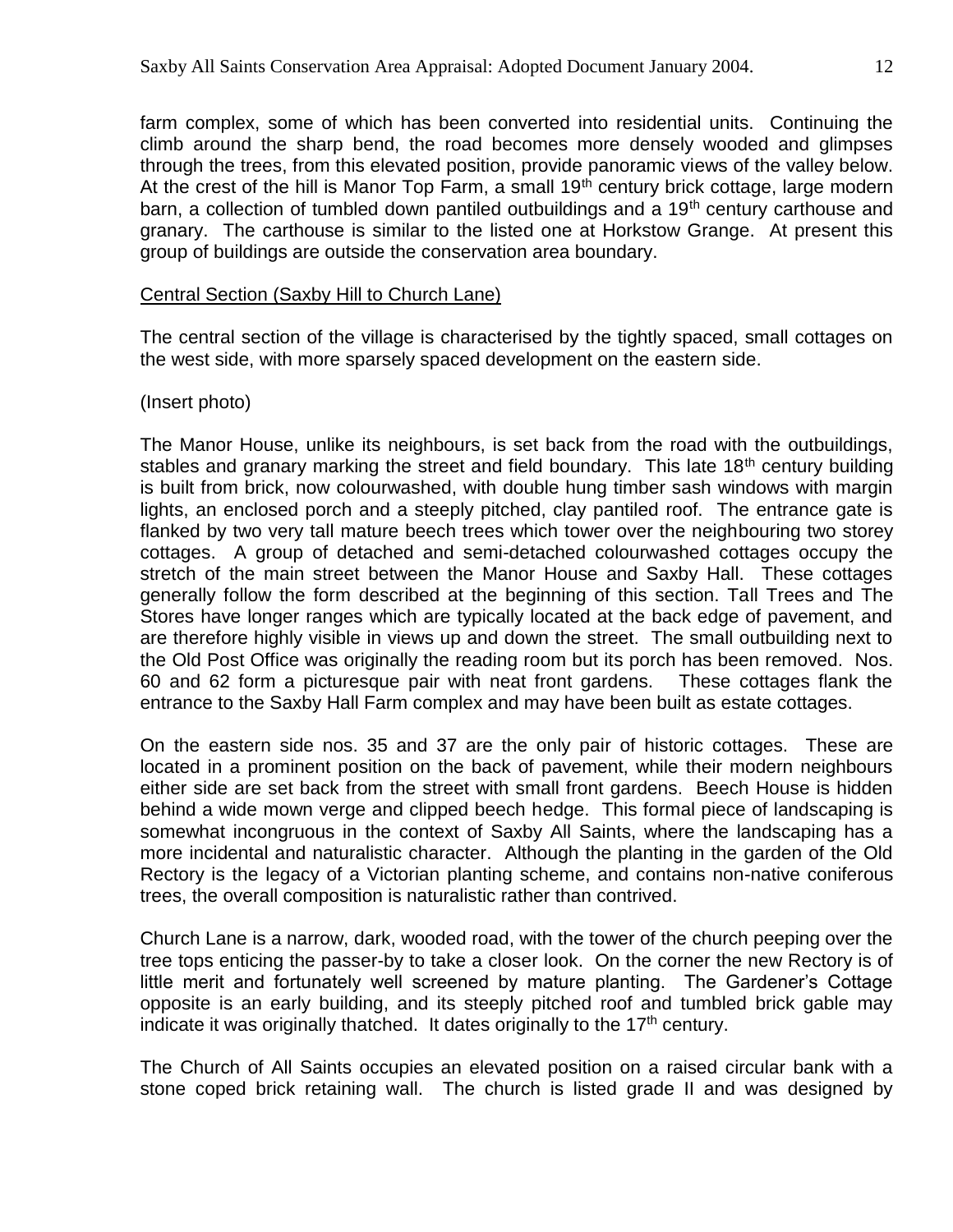George Gilbert Scott and constructed in 1845-9. A tower being added in 1873 by Neville. This is the only stone building in the village and the walls are composed of very small ashlar blocks. The churchyard is entered via timber gates, hung on thick square piers, with heavy carved coping stones. Stone steps flanked by a low wall give access to the upper level, and the yew lined path. From this position there is a clear view to the Old Rectory of 1854, with its steep gables, bay windows, polychrome brickwork, tall decorative chimneys and pantiled roof.

Opposite the church is the village hall which was built as the village school in c.1842 This is a single storey white painted brick building with pantiled roof. On the east gable there is a large, church-like window, while on the flank elevations the windows are small, three light casements with brick hood mouldings. South of the hall, is an additional burial ground also approached by timber gates and a path lined by further yew trees. Adjacent to the burial ground is a group of 20<sup>th</sup> century buildings which are of little architectural or historic merit.

#### The Southern Section (Church Lane to Southern boundary)

This section of the village is dominated by the physical presence of Saxby Hall, which is set within a spacious garden with parkland to the west. Its high brick wall lines the western edge of the main road. Although an important grade II listed building, the architectural merits of the Hall are difficult to gauge from the public viewpoint. The elevation of the Hall which fronts the street is predominantly a large expanse of brickwork, with a few high windows and pipework. A leaded light staircase window set within an arched recess adds the only visual relief to a rather bland elevation. The brickwork has been colourwashed although this has now peeled off in places. The more elegant front elevation, with its  $19<sup>th</sup>$ century bow windows and verandah, are totally hidden from public view. The legacy of the historic planting schemes are much in evidence with large beeches and conifers towering over the boundary wall. The best views of the parkland and woods to the east are from Park Lane.

At the entrance to the hall is Lodge Cottage, one of the oldest surviving buildings in the village, with a timber framed structure being encased in later brick skin.

#### (Insert photo)

The high steeply pitched pantiled roof with catslide dormer and tumbled brickwork gable gives the lodge its distinctive appearance. The pitch of the roof indicates that originally this building was thatched, possibly with water reeds gathered from the marshland of the river valley.

On the opposite side of the road to Saxby Hall is the Fairy's Field, a group of six bungalows arranged around a central green space and two large mature trees. The front area is used for parking with a row of garages, and hardstanding. Next door, York House is a modern two storey brick building with stained timber windows and clay pantiled roof.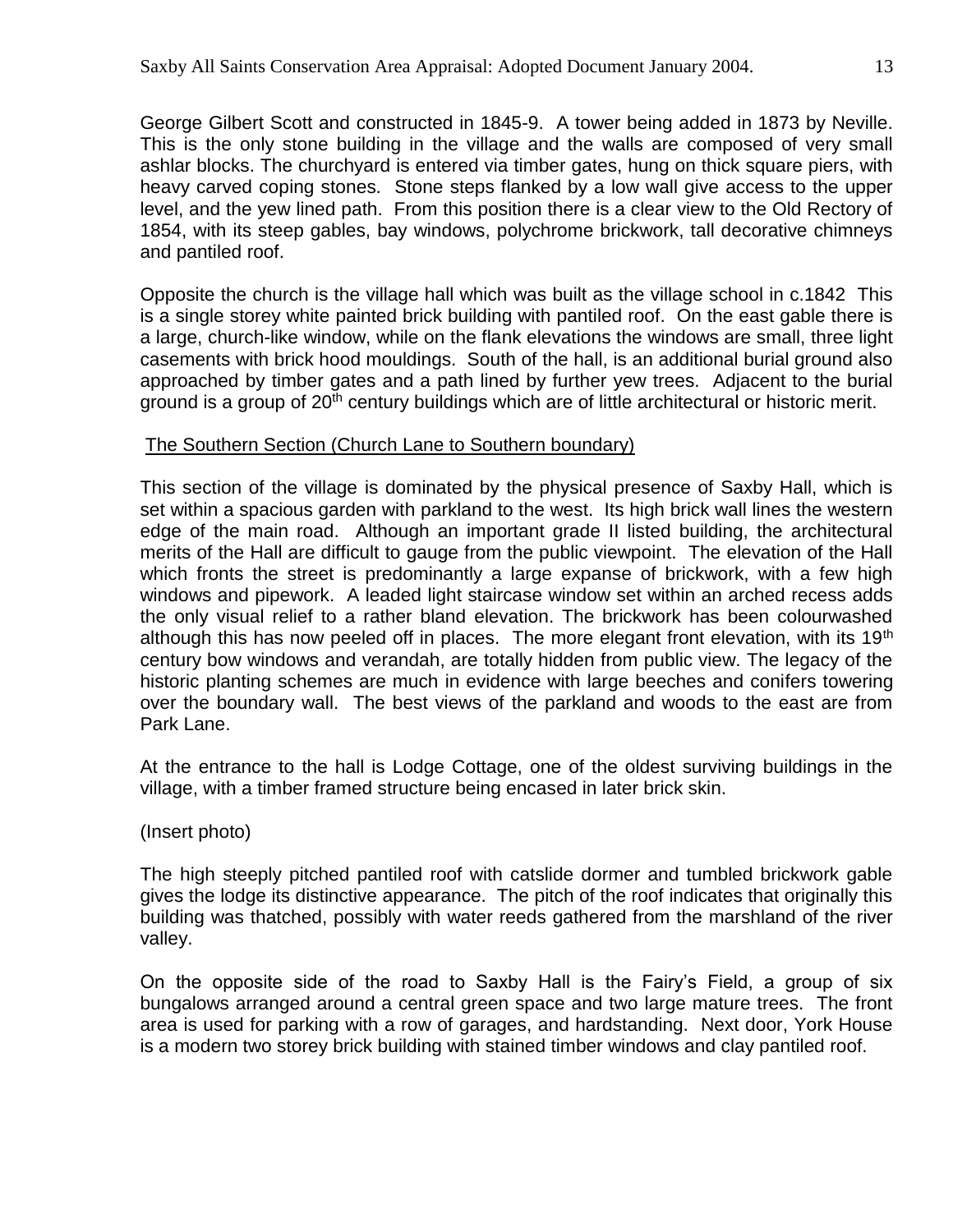At the junction with Park Lane the main street changes course and gently curves towards the south east. On the east side are three white cottages, which have been slightly altered with new larger windows being inserted at ground floor level. No. 63 has recently been refurbished and rendered. The render gives the property a very clean crisp appearance in contrast to the other two cottages which have a patina of age. At the time of survey the area between no. 63 and Ivy House was a cleared muddy site, and was being offered for sale as a building plot. Ivy House is a late  $17<sup>th</sup>$  – early  $18<sup>th</sup>$  century house, with an  $18<sup>th</sup>$ century barn on its northern end which is now forms part of the house. It is a two storeys high, and built from brick with evidence that it was originally colourwashed. The windows are modern timber sliding casements, but in the style of the originals, except for the scalloped lead cills which have no historic precedent and are a regrettable addition. The barn has a steeply pitched roof and a tumbled brick gable.

On the west side of the street the buildings tend to be modern except for Ivy Cottage, Grange Farm and the two semi-detached cottages on the southern village boundary. Ivy Cottage is a typical, two storey brick cottage, with brick hood moulding, timber sliding sash windows and pantiled roof. The colourwash on the elevations has all but gone, revealing the red brickwork. The modern buildings to either side follow the character of the historic cottages, although the large paned stained timber windows deadens the appearance of the elevations by blending with the surrounding brickwork. Grouse Gables is a mid-20<sup>th</sup> century bungalow located at the end of a long straight drive. The house itself is outside the conservation area boundary, but the front garden is included and contains many large mature trees.

Grange Farm dates to the early 19<sup>th</sup> century, and consists of a farm house with an  $L$ shaped plan, set at right angles to the street. The brick elevations are colourwashed, but the effects of weathering have begun to reveal the bricks below. The elevations display an assortment of window types including six-over-six or eight-over-eight double hung sash windows, and single paned sashes with margin lights. Some modern casements also have been inserted. The timber entrance porch has a *cottage orne* architectural style which appears at odds in terms of size and detail with the building. Beyond are a collection of one and two storey farm buildings arranged around a courtyard. From the road the elevations of the farm buildings are largely hidden and the view is therefore of the varied pantiled roofs.

Marking the southern end of the village is a pair of brick cottages with a hood moulding detail over the sliding Yorkshire sashes. At this point the area becomes once more dominated by the wide expanses of agricultural land to the west, and by woodland and small fields to the east.

Park Lane contains a further collection of whitewashed cottages, although these have been more substantially altered. Two new buildings have been erected on the hill to the east. The design of these house reflects the existing historic buildings in the village.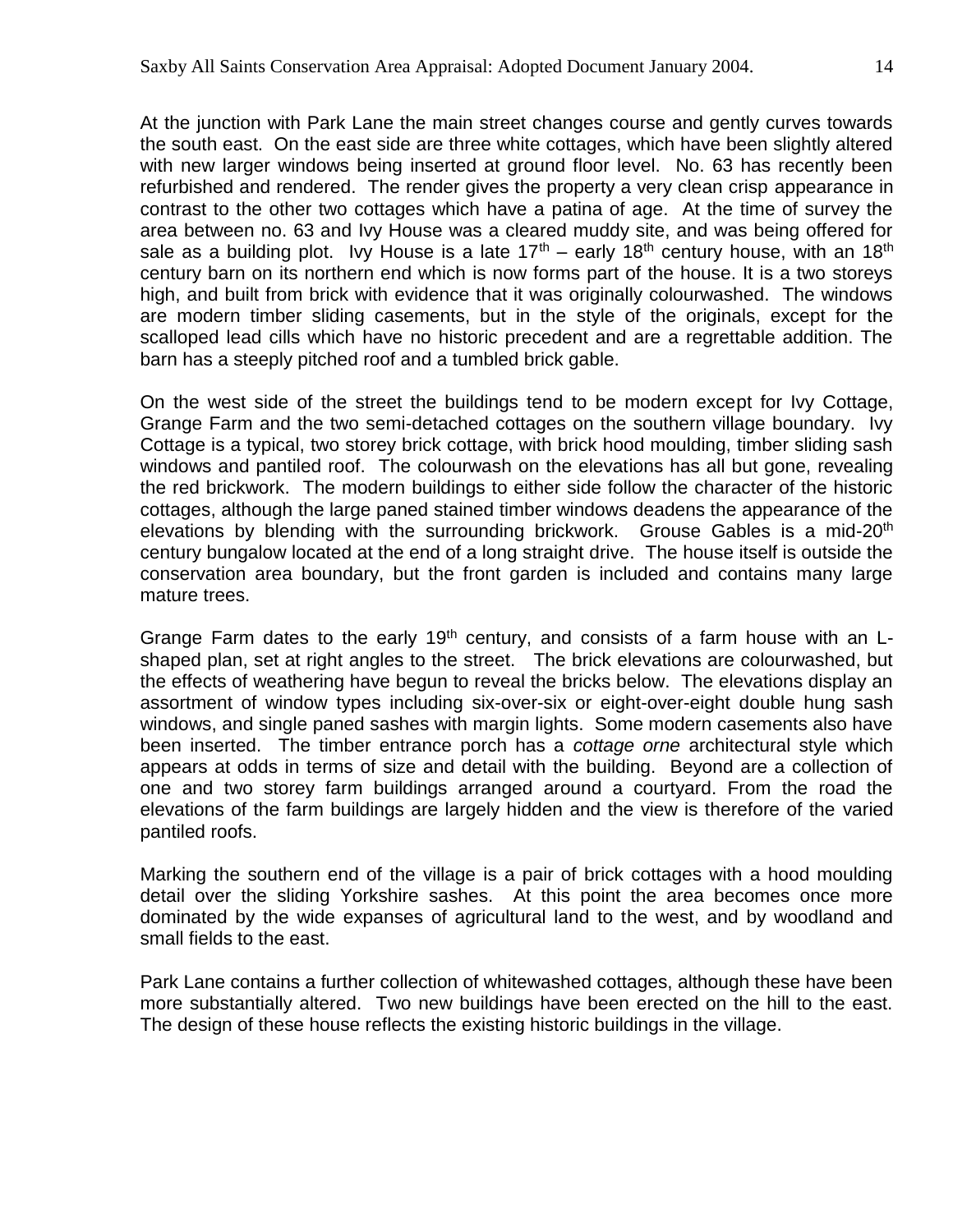## **5.5 Listed Buildings and Buildings of Townscape Merit**

A small number of the properties in the village are included in the Department of Culture, Media and Sports List of Buildings of Special Architectural or Historic Interest at grade II. The earliest of these buildings are Ivy House and Lodge Cottage which date to the 17<sup>th</sup> century. The grander houses, Saxby Hall and Saxby Manor, date to the 18<sup>th</sup> century. The 19<sup>th</sup> century properties include All Saints Church, The Old Rectory, Horkstow Grange, the cartshed, the Monument and the drinking fountain. These buildings are described in the text above; a further brief description accompanying the listing can be obtained from North Lincolnshire Council. These buildings or structures are important locally and there are policies in place in the Local Plan to conserve these buildings for future generations.

This appraisal has identified a large number of Buildings of Townscape Merit, all of which are marked on the Townscape Analysis Map. These are unlisted buildings which it is considered contribute positively to the character of Saxby All Saints Conservation Area. Most of these buildings are  $18<sup>th</sup>$  and  $19<sup>th</sup>$  century in date and are almost identical brick cottages which are distinctive throughout the village. They also include larger properties such as Field House Farm, which has a High Victorian architectural style, and Grange Farm, with its associated complex of farm buildings. The buildings are generally unaltered or could be easily be restored to their original appearance. Their age and architectural interest is considered to provide justification for them to be given special protection, and the Council with resist their demolition unless the applicant can prove the building is beyond the point of economic repair. Additionally, because these buildings are an important part of the character of the conservation area, the Council will pay special attention to applications for alterations and extensions.

## **5.6 Other features of interest**

The treatment of the public highway is in keeping with the rural character of the village, with simple tarmacadamed roadway and pavements with a few sections of concrete kerbs. Stretches of the Main Street have no pavements, and instead there are narrow grass verges with no defined edges. This lack of formal footpaths contributes to the rural character of the village.

## (Insert photo)

The road is lit by modern aluminium lighting columns. These lights have been reduced in height and sparsely spaced in order to minimise their visual impact.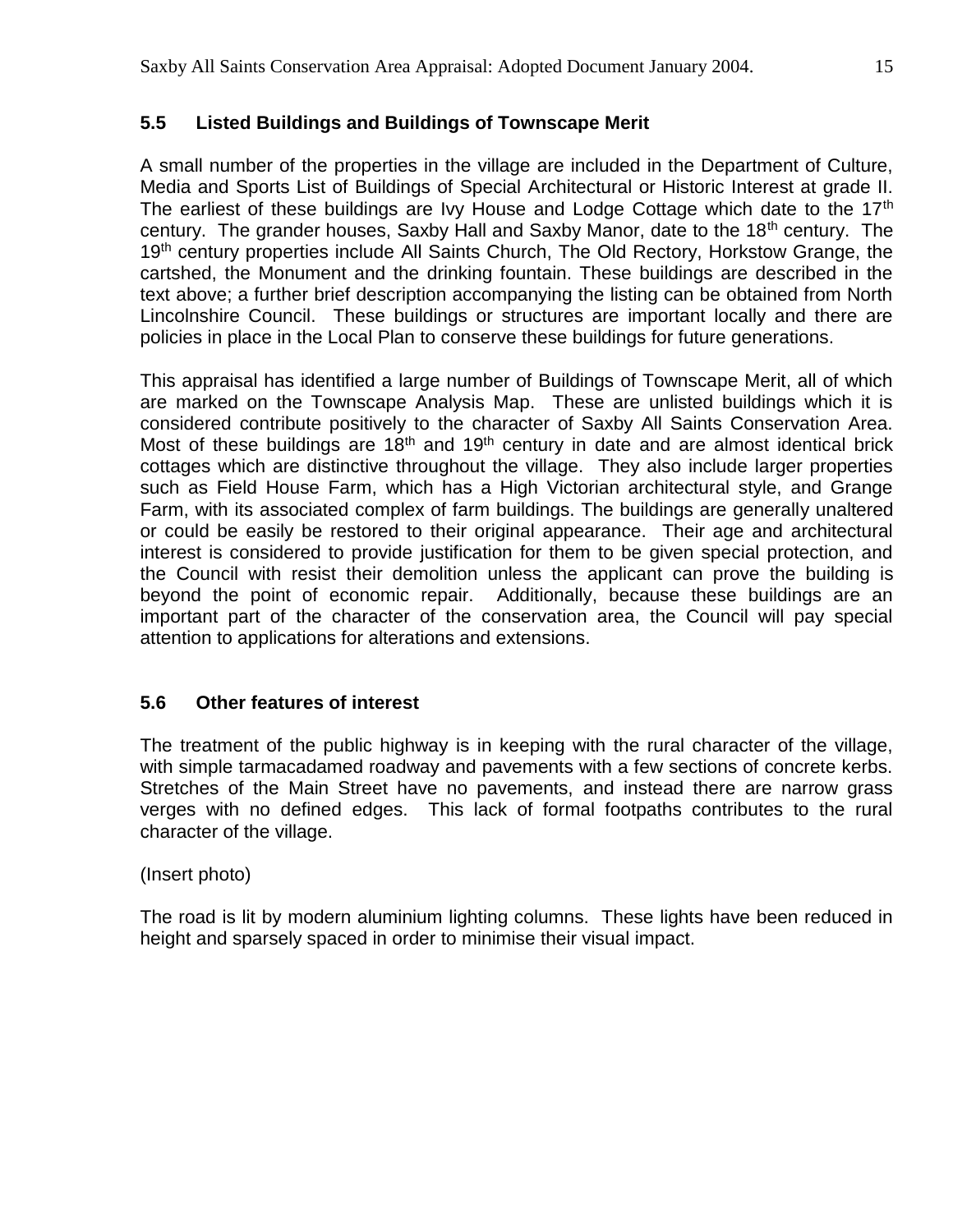## **5.7 Summary of the special character of Saxby.**

The Saxby Conservation Area is special because of-:

- The plan layout has changed little from the  $17<sup>th</sup>$  century, and the conservation area retains many unspoilt  $18<sup>th</sup>$  and  $19<sup>th</sup>$  century cottages. These cottages face the highway with small gardens protected by hedges, fronted by narrow grass verges with no defined edges.
- Single track, tree-lined streets, with a strongly rural character, are a characteristic feature.

(Insert photos)

- The village is laid out along the main street, with the many mature trees and hedges providing a naturalistic landscape.
- The dramatic setting which provides wide-open views across the Ancholme valley, and which contrasts with the steeply-rising wooded ground to the east to the top of the Lincolnshire Wolds.
- This special character is vulnerable to unsympathetic change, particularly caused by unsuitable new development, either within the conservation area, or on land which forms its setting.

#### **6 PROBLEMS AND PRESSURES**

#### **6.1 General**

Saxby All Saints is already well protected by a number of policies in the Local Plan and the Article 4 Direction, so many potential threats to its character and appearance can be controlled. The most vulnerable aspect is retaining the rural character of the village, such as the naturalistic landscape created by trees, hedges and verges.

In addition, it is important that if extensions are required to any of the  $18<sup>th</sup>$  and  $19<sup>th</sup>$  century buildings, that all such additions are significantly smaller than the principal building. This should ensure that the historic and architectural interest of these buildings is maintained. Materials should match the principal building.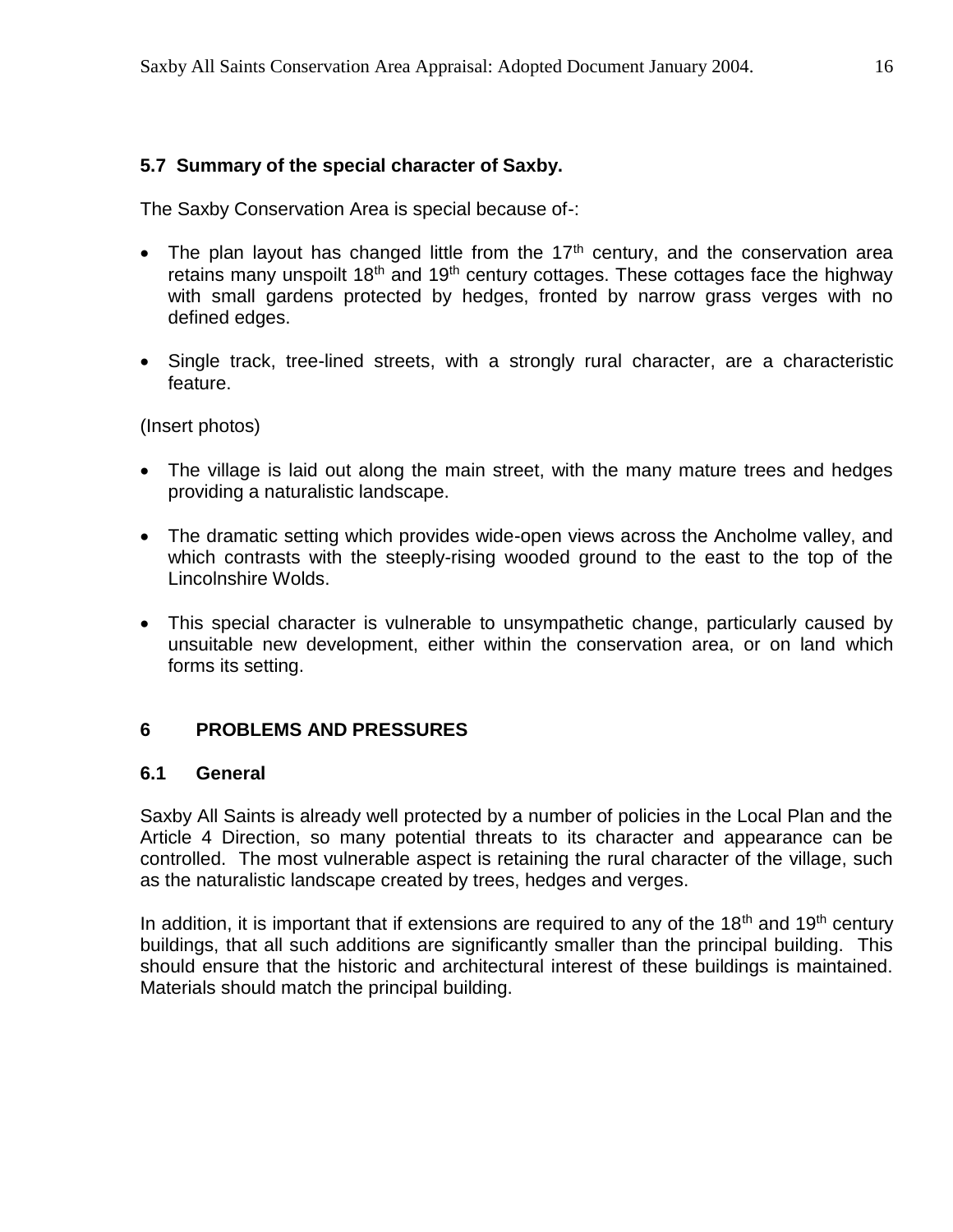## **6.2 Buildings which have a negative impact on conservation area**

Although some of the more modern buildings lack some of the architectural quality of their predecessors, in terms of materials, height, bulk, and garden surroundings they relate well to their setting and therefore have a neutral impact on the character and appearance of the conservation area. However, any further new development should seek to be of a higher quality in order to enhance the appearance of Saxby All Saints.

(Insert photos showing negative features)

## **6.3 Sites which have a negative impact on conservation area**

At present the cleared site at the southern end of the village, which is for sale as a building plot, lacks any form of enclosure such as hedges or trees. Its muddy appearance does not enhance the area.

## **6.4 New development**

The current national demand for new housing puts pressure on small villages such as Saxby All Saints to expand. The Local Plan has identified Saxby All Saints as one of the villages where new development is unsustainable, and therefore will be resisted unless it relates to agricultural activity. Some new development infilling vacant plots has recently been implemented, without adverse impact on the conservation area. However there are few vacant plots left within the village, and further increase in density or development into the surrounding countryside would have an adverse environmental impact.

#### **6.5 Buildings-at-risk**

In general the buildings in the village are well maintained and there are no vacant properties. The properties which are most likely to be vulnerable are the historic farm buildings which are often little used with more modern agricultural buildings being erected to accommodate modern machinery.

#### **6.6 Alterations to existing historic buildings**

The main threat to the character of the conservation area comes from minor alterations to historic buildings, such as the removal of original windows and their replacement with uPVC. There are a number of buildings where such alterations have been made, and the cumulative effect of such changes has an adverse impact on the character and appearance of the conservation area.

(Insert photos)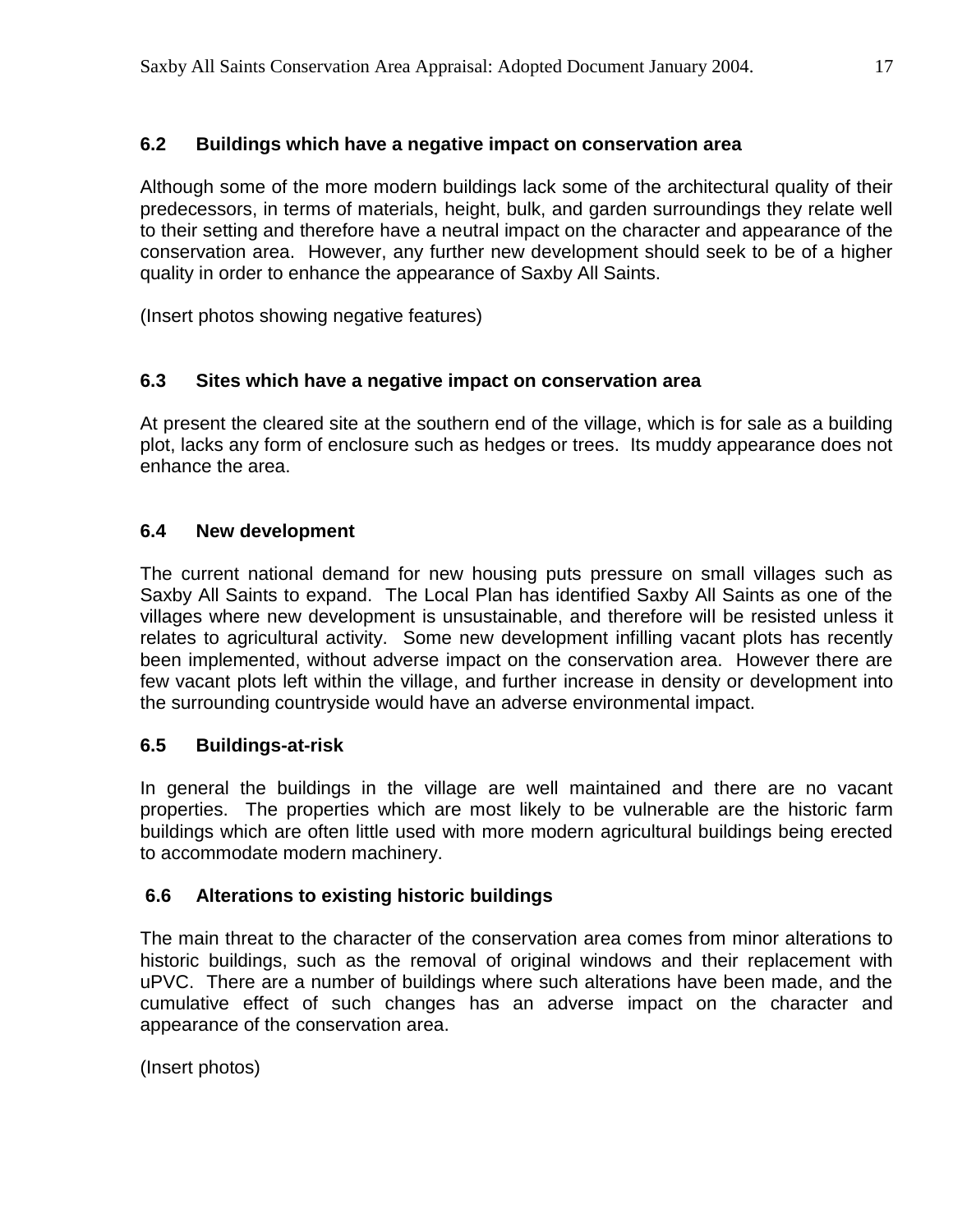The Article 4 Direction brings such changes to family dwelling houses under planning control, and to protect the character of the Saxby All Saints Conservation Area, the Council will ensure that such works are not implemented without the benefit of planning permission.

# **6.7 Street audit**

Often standard forms of highway design are applied universally throughout a district without consideration for the particular character and appearance of an area. The main pressure for Saxby All Saints is the creation of formal footpaths with high concrete kerbs. The informality of the existing verges contributes to the rural character of the village.

# **6.8 Trees**

Many of the trees within the area have reached maturity and will soon be lost through the natural decay process. If there is no replacement planting scheme, the wooded, rural character of the conservation area will be adversely affected.

# **6.9 Summary.**

Negative features in the Saxby All Saints Conservation Area include:

- Threats to the character of the conservation area by unsympathetic, cumulative change to the existing historic buildings.
- Use of non-traditional materials (e.g. uPVC or hardwood windows).
- The addition of over-large, or poorly detailed extensions.
- Development site to southern edge of village is an unattractive feature.
- Threat from new housing development in existing gardens.
- Pressure for new kerbing or more formal pavements.
- Loss of existing mature trees, without any planned replacement programme.

# **7 RECOMMENDATIONS**

## **7.1 General**

This section contains a number of recommendations in order to preserve and enhance the character and appearance of Saxby All Saints in the future. These proposals will be subject to public comment prior to being formally adopted as Supplementary Planning Guidance. Further recommendations may be added, or existing ones deleted, as part of the public consultation exercise.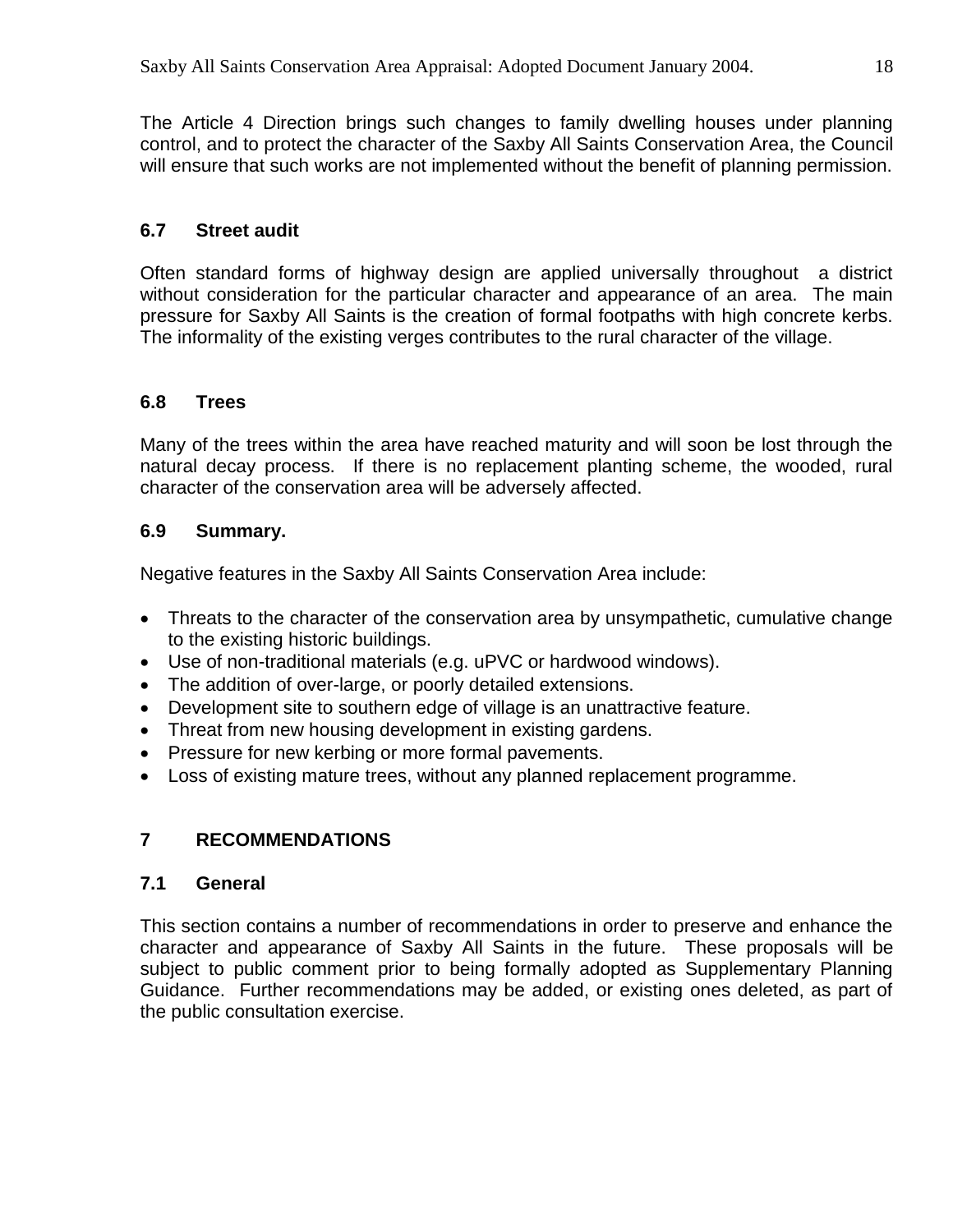## **7.2 Preservation, enhancement and re-instatement of architectural quality**

- Encourage the re-instatement of original features where they have been removed.
- Discourage the use of modern materials and detailing, particularly uPVC windows and doors.
- Strengthen the Article 4 Direction by taking Enforcement Action against work which has been carried out without planning permission.
- Ensure that extensions to existing buildings are secondary in size and sensitively designed.
- Agree list of Buildings of Townscape Merit shown on map 3.
- Put forward the following buildings for consideration for listing:
	- o Gardener's Cottage
	- o Field House Farm
	- o Grange Farm

## **7.2 Environmental and street improvements**

- Maintain the existing surface treatment to roadway and pavement and ensure that any new works maintain the rural character of the village.
- Resist the addition of formal kerbs or unnecessary tarmacadamed pavements.
- Encourage residents to plant naturalistic hedges where no front garden boundaries exist.

## **7.4 Boundary review**

The following changes have been made to the boundary as it existed prior to 22n January 2004.

#### *Additions*:

Manor Top and its immediate curtilage. This is an historic farmstead and although there is a large modern barn the 19<sup>th</sup> century brick carthouse, cottage, and outbuildings make it worthy of inclusion. The Carthouse is a brick building with clay pantiled roof and is not dissimilar to the listed carthouse at Horkstow Grange. The cottage is a white painted red brick two storey house, with a clay pantiled roof and timber sash windows. There is also a row of pantiled outbuildings in the garden. All these properties are in a poor state of repair although the cottage is occupied. The farm complex is surrounded by a shelter belt of trees giving it a sense of enclosure.

The inclusion of this farm within the conservation area will bring demolition of the buildings and works to the trees under control. Such a designation could also encourage the repair of the buildings.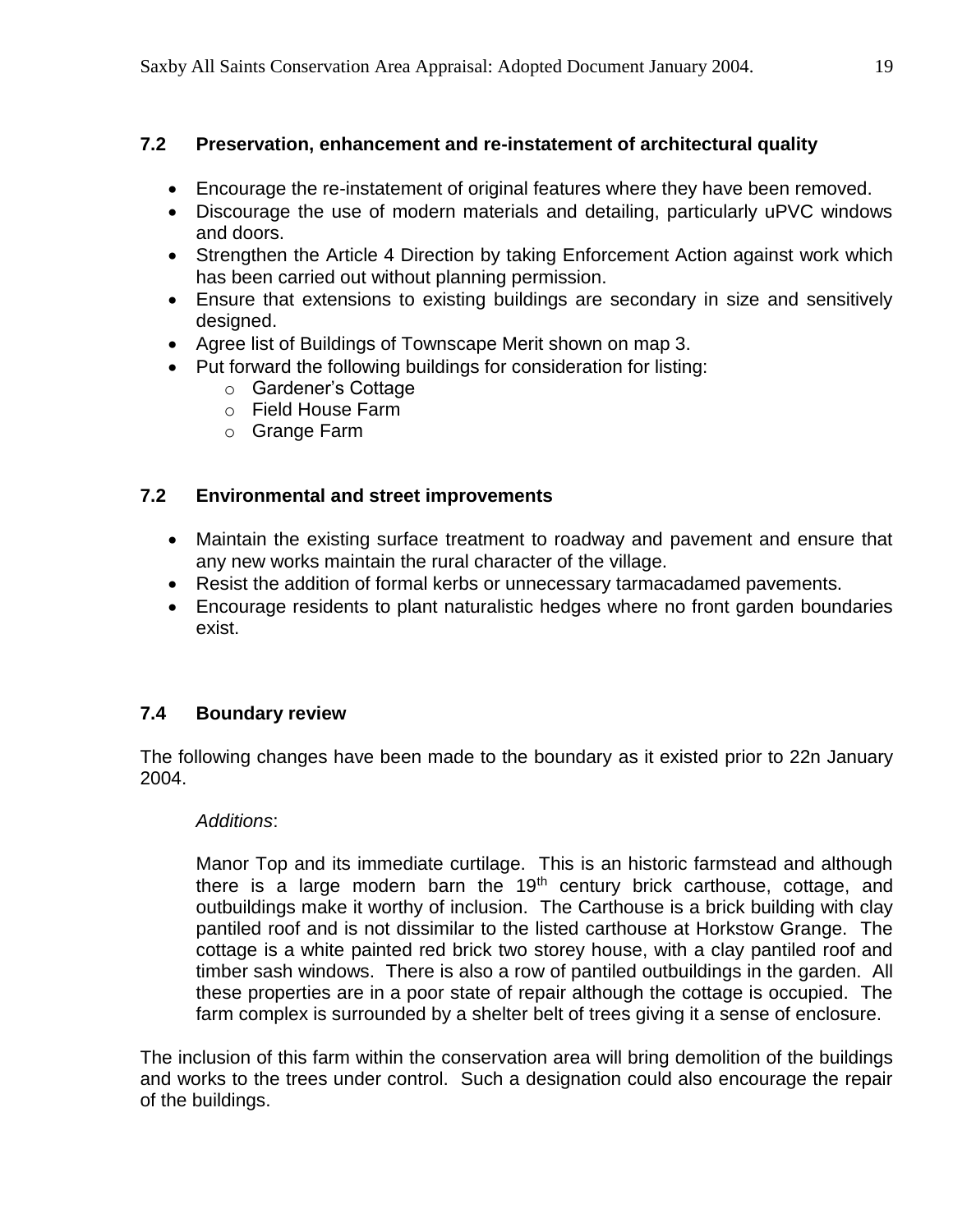If in the future reviews of the conservation areas within North Lincolnshire the village of Horkstow is considered worthy of designation, and the Council should also review the northern boundary of Saxby All Saints. Horkstow Grange has a greater physical and historical associations with Horkstow than Saxby All Saints and it would be more appropriate for it to be included with Horkstow.

# **7.5 Article 4 Direction**

The Council has already served an Article 4 Direction on the village, which brings alterations such as replacing doors and windows on some unlisted family dwelling houses under planning control. Details of the Direction are given in the accompanying Supplementary Planning Guidance, including which buildings are affected and the types of work which require planning permission. In addition the Council will continue to monitor any alterations to the houses to ensure that work is not carried out without planning permission, including taking enforcement action where appropriate.

## **7.6 Trees**

A woodland management strategy is required to ensure the retention of the wooded environment of the village*.* The Council is currently producing Supplementary Planning Guidance on trees and development and is looking to a long-term tree strategy which will involve new planting and additional tree preservation orders.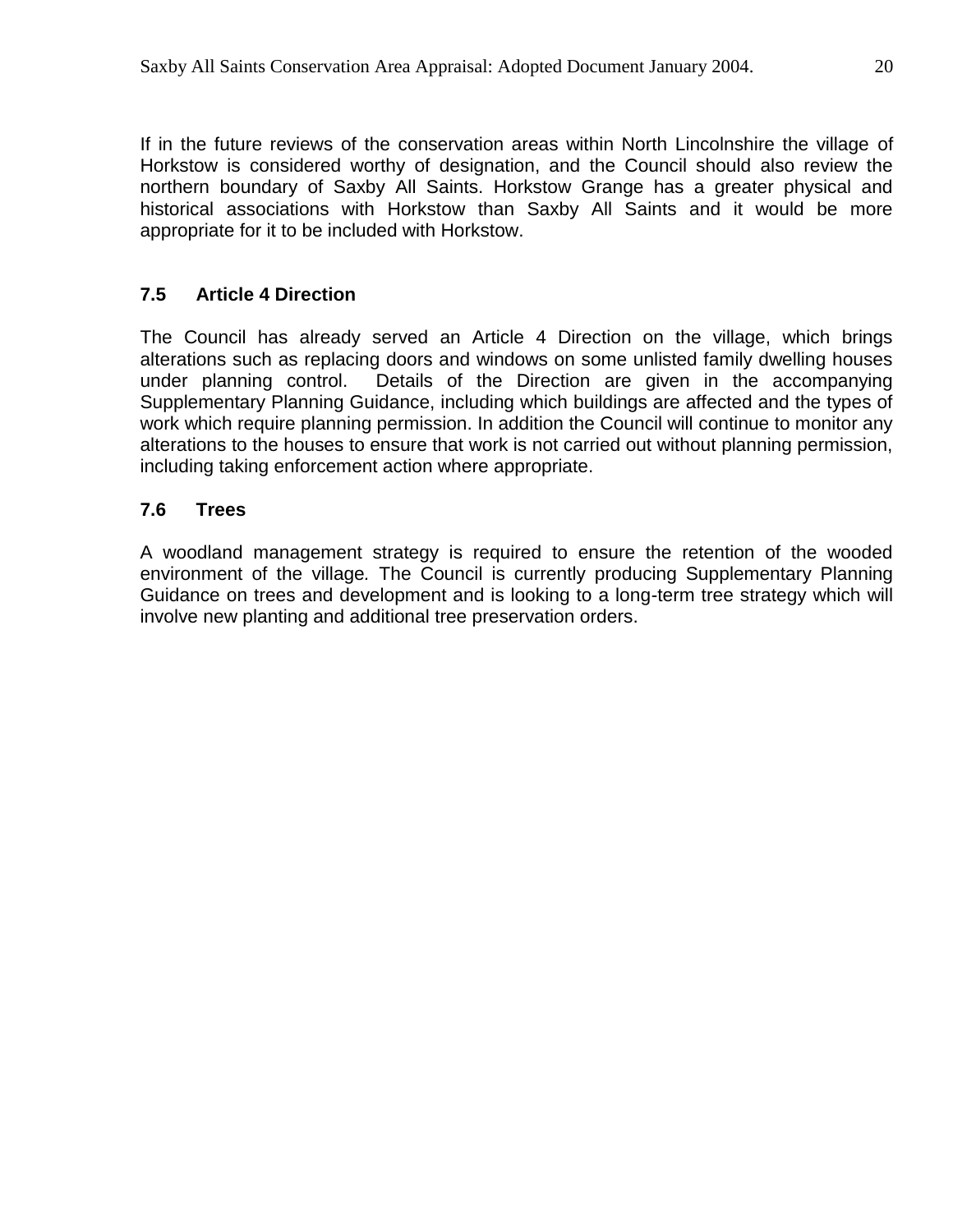#### **For information on the Saxby All Saints Conservation Area contact:**

The Environment Team North Lincolnshire Council Church Square House PO Box 42 **Scunthorpe** North Lincolnshire DN15 6XQ Telephone 01724 297396.

#### **For information on the history and archaeology of the village, contact:**

The Sites and Monument Record, The North Lincolnshire Museum, Oswald Road, Scunthorpe, Lincolnshire DN15 7BD.

#### **For information relating to listed buildings and conservation areas, contact:**

English Heritage 23 Savile Row London W1S 2ET General telephone enquiries: 020 7973 3000 Customer Services: 020 7973 4916

#### **For detailed advice on repairing and restoring Georgian houses, contact:**

The Georgian Group 6 Fitzroy Square London W1T 5DX Telephone: 020 7387 1720

#### **For "Care of Victorian Houses" leaflet, contact:**

The Victorian Society 1 Priory Gardens Bedford Park London W4 1TT